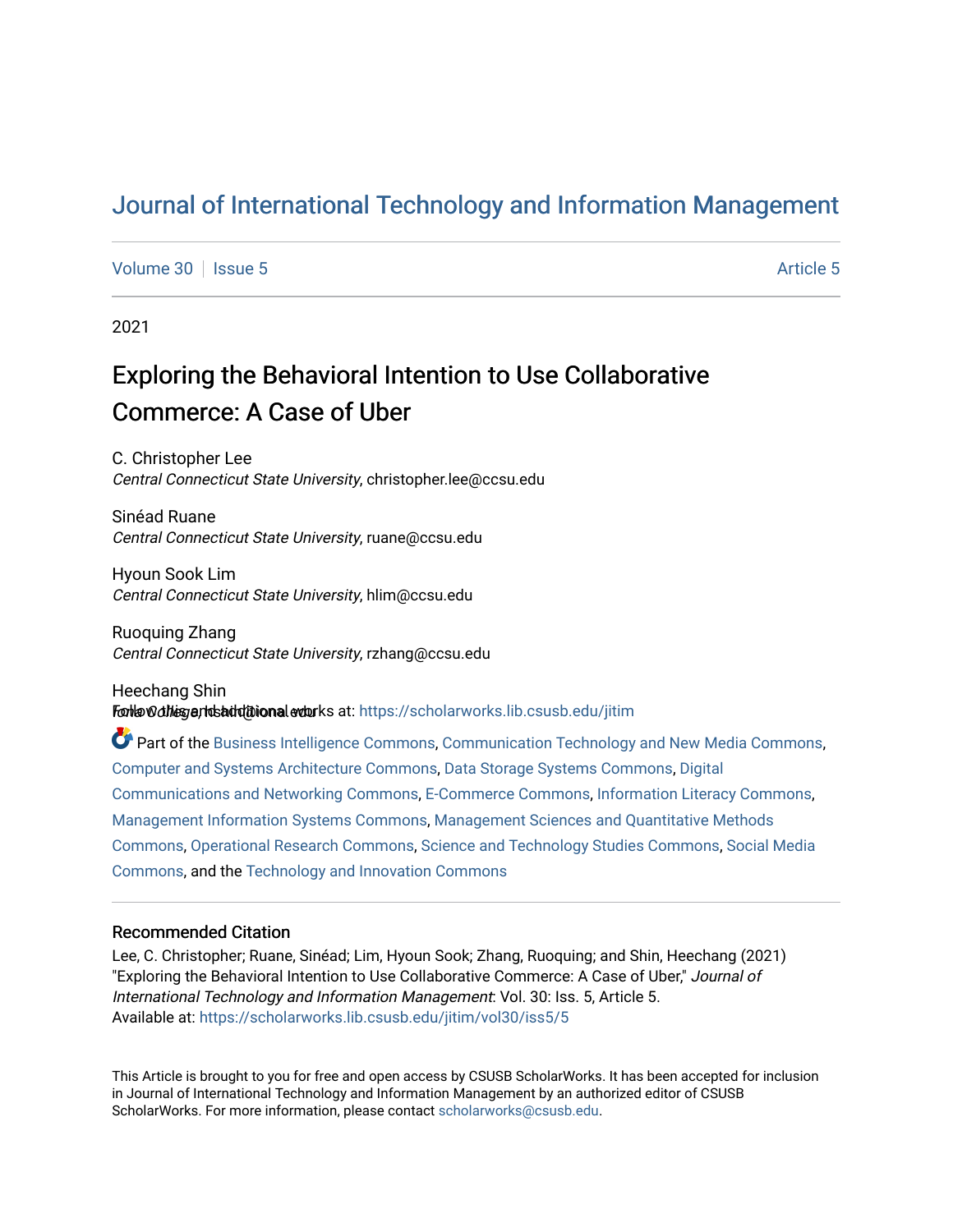## **Exploring the Behavioral Intention to Use Collaborative Commerce: A Case of Uber**

C. Christopher Lee\* Central Connecticut State University, USA [christopher.lee@ccsu.edu](mailto:christopher.lee@ccsu.edu)

Sinéad G. Ruane Central Connecticut State University, USA [ruane@ccsu.edu](mailto:ruane@ccsu.edu)

Hyoun Sook Lim Central Connecticut State University, USA [hlim@ccsu.edu](mailto:hlim@ccsu.edu)

Ruoquing Zhang Central Connecticut State University, USA [rzhang@ccsu.edu](mailto:rzhang@ccsu.edu)

> Heechang Shin Iona College, USA [hshin@iona.edu](mailto:hshin@iona.edu)

\*Corresponding Author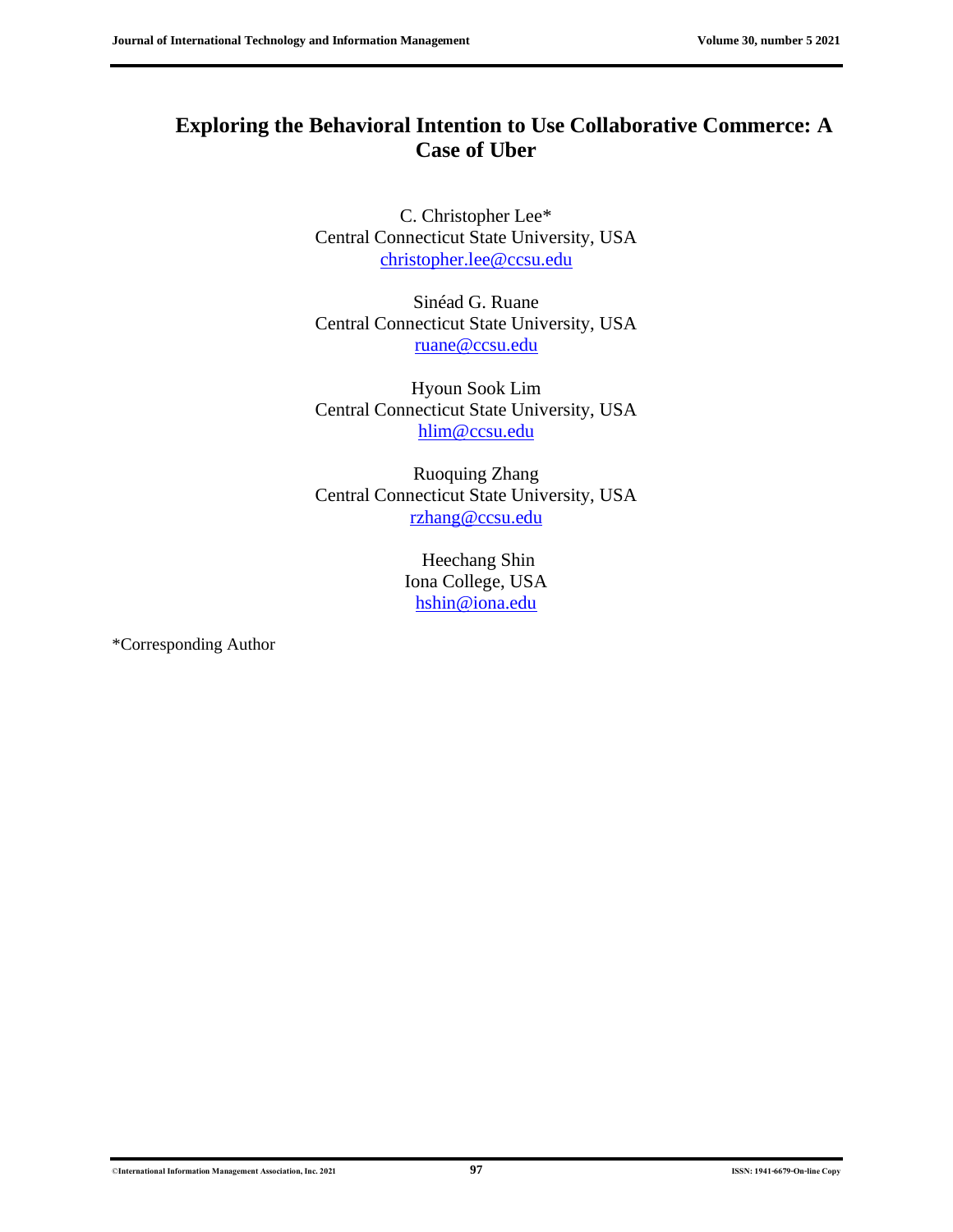### **Exploring the Behavioral Intention to Use Collaborative Commerce: A Case of Uber**

**C. Christopher Lee** (Central Connecticut State University)

**Sinéad G. Ruane** (Central Connecticut State University)

**Hyoun Sook Lim** (Central Connecticut State University)

**Ruoquing Zhang** (Central Connecticut State University)

> **Heechang Shin** (Iona College)

#### **ABSTRACT**

The goal of our research study is to develop a hybrid instrument built on the revised Unified Theory of Acceptance and Use of Technology (UTAUT2) framework, which is reliable in predicting the behavioral intention to use the Uber ridesharing app. It focuses on extending the UTAUT2 in collaborative consumption, particularly from a consumer and ridesharing-app perspective. Our proposed framework, UTAUT-CC, preserves existing UTAUT2 constructs – performance expectancy, effort expectancy, social expectancy, and facilitating conditions. It also retains demographic moderating variables of age and gender, while maintaining some of the key integral relationships depicted in those models. We integrated three new constructs deemed relevant in linking collaborative consumption and a sharing economy – price, trust, and convenience. We incorporated elements of online and offline services (O2O) together from respective perspectives of mobile technology and ridesharing. Our overall model explained 70.5% of the variance of behavioral intention of Uber. We concluded the paper by exploring actionable implications for practitioners and scholars.

**Keywords:** Collaborative Commerce, Uber, Unified Theory of Acceptance and Use of Technology, UTAUT2, Price, Trust, Convenience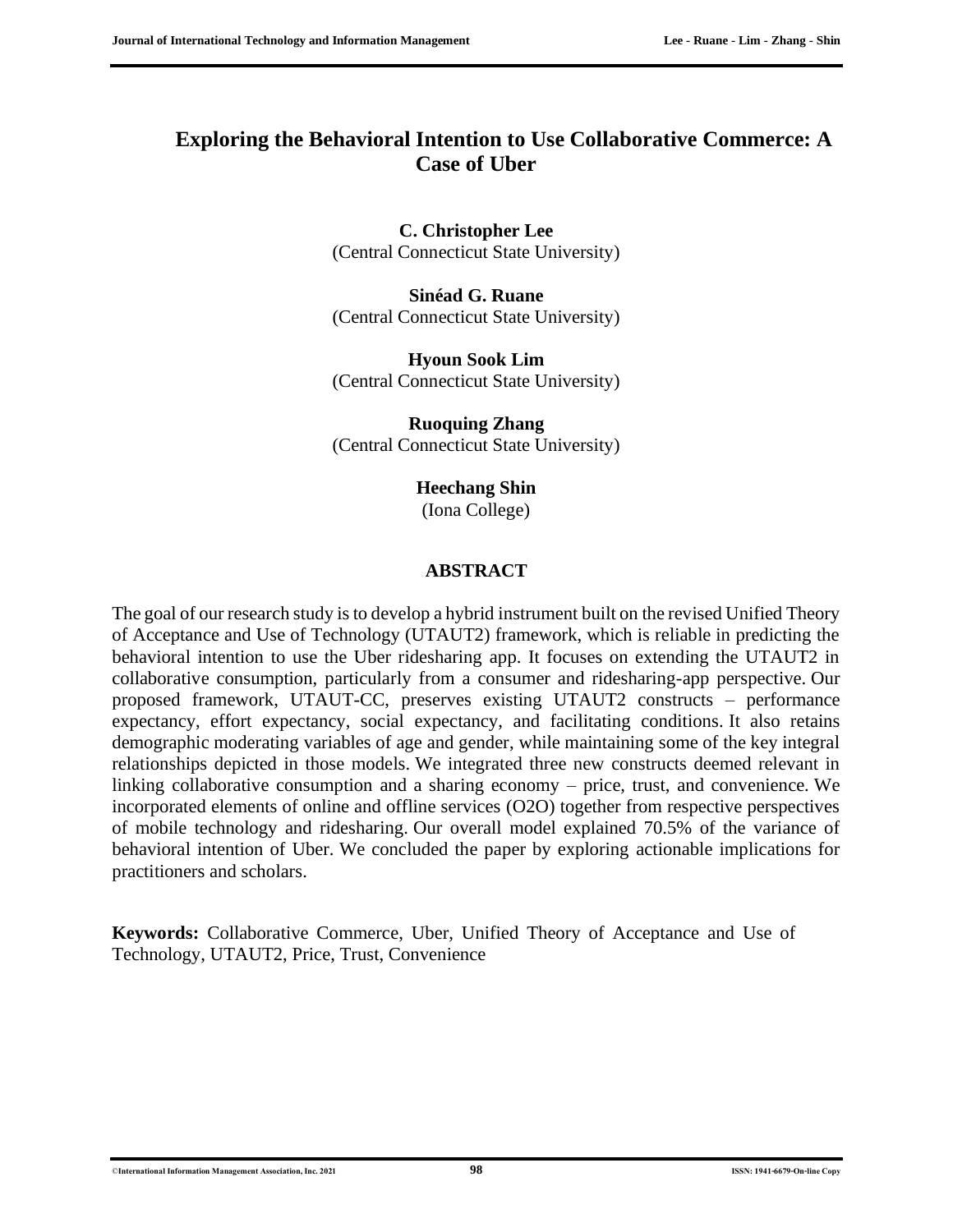#### **INTRODUCTION**

Consumers are consistently seeking greater alternatives and more convenience when accessing goods and services in a cost-effective and collaborative manner. Collaborative commerce, known as 'C-Commerce', refers to a trading community and an innovative framework in which resources, goods, services, and information are exchanged between suppliers and consumers to maximize efficiencies. A more appropriate term of collaborative commerce is collaborative consumption, both of which highlight a sharing economy. In this environment, goods and services are exchanged in a peer-to-peer fashion in which the consumer can be either the provider or beneficiary of the resources. These transactional exchanges are typically facilitated through intermediaries or brokers who provide added value in the form of innovative technology services and platforms over which the peer exchange occurs. Companies like Airbnb, Uber, Lyft, and GrubHub have been fully established with this business model, and have connected consumers with suppliers in a peer-topeer network (Botsman & Rogers, 2010). For example, Airbnb facilitates sharing by allowing individuals to rent their dwellings to paying customers for durations of time. Similarly, through its mobile application, Uber enables real-time location-based ride sharing and receive a fraction of the transaction fee (Cohen & Kietzmann 2014). One of the primary characteristics of collaborative consumption entails the reliance on internet technologies such as Web 2.0. Web 2.0 provides a medium, which facilitates the connection of users, collaboration, and sharing of content. Suppliers and consumers typically connect and communicate through the web or mobile device to share the exchanged resources. A second important attribute is that of temporary access and non-ownership of the resource from the consumer's perspective (Belk, 2014).

Collaborative commerce and consumption have several implications within business. The firm acts as an intermediary and provides a product, brand, and medium for connecting the supplier to the consumer for accessing the goods and services. Seeking convenience in certain products and services, consumers utilize the firm's product to acquire goods and services provided by suppliers sharing the same channel. Suppliers utilize the firm's product as an avenue to distribute their services, access consumers, market their brand, and attract new business. The facilitating firm contributes to the delivery of services and benefits by generating revenue per transaction, increasing brand awareness, and establishing an online community of consumers and suppliers around its products and services. However, the collaborating consumption firm does not incur the burden of ownership (Botsman & Rogers, 2010). Thus, collaborative consumption promotes a sharing symbiotic relationship where all parties involved in the transaction create and consume value. One of the most important benefits for consumers is a greater pool of "rated" product and service alternatives at lower costs. Consumers have an opportunity to review ratings and feedback from past consumers of the product/service, allowing them to form a conscious choice prior to making a selection. Having the ability to review feedback, reviews, and recommendations within the sharing community increases the chances that the consumer will make a purchase. On the other side of the spectrum, a top-performing supplier benefits from the marketing around high ratings and feedback from consumers, as well as increased sales potential and brand promotion/awareness. Feedback ratings also highlight opportunities and weaknesses for suppliers that are performing poorly. From this information, corrective action can be taken.

Collaborative consumption/commerce is on the rise and has provided new and proven ways of allowing companies to create communities around their brand, receive feedback on services, and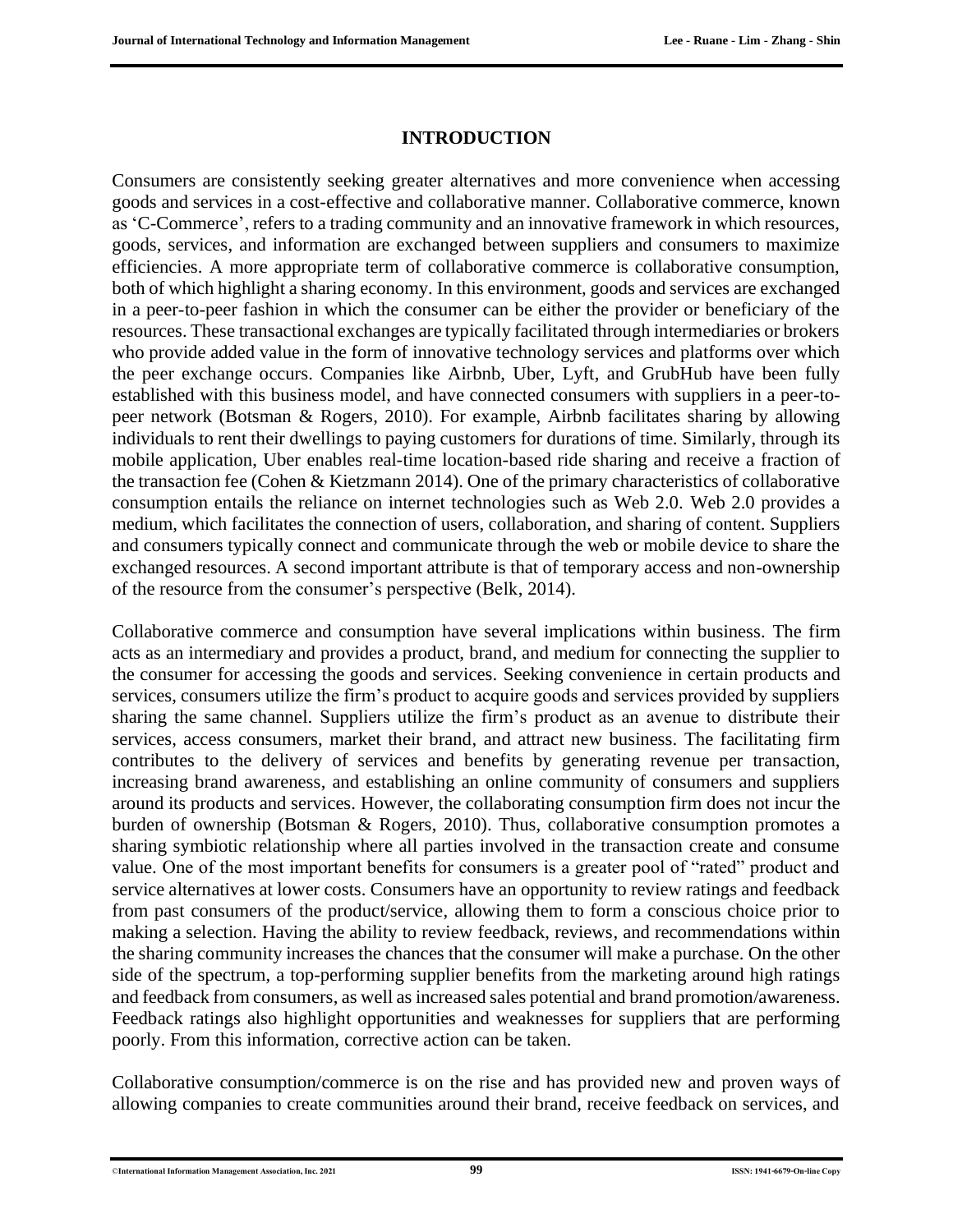build deeper relationships with their customers (Cohen & Kietzmann, 2014). More and more companies are incorporating centralized digital, peer-to-peer networks and online communities into their business models to have better customer reach and brand marketing. Many of these companies have a business model solely based on a single digital channel interface with these online communities (Garrett et al., 2017).

Past studies have attempted to determine the factors leading to the adoption and use of collaborative commerce (Lin et al., 2017). However, minimal empirical research has been done around the collaborative commerce business models and the driving forces behind consumer use of such resources (Min et al., 2019). To date, a few studies have been conducted in the area of collaborative consumption, which leverage the Technology Acceptance Model (TAM) as the core framework of choice (Choi 2018). TAM emphasizes that behavioral intention is positively influenced by perceived usefulness and perceived ease of use. Furthermore, the innovative business model surrounding collaborative commerce has continued to expand, and ride sharing technology services such as Uber have been more widely adopted by consumers (Kietzmann et al., 2013). Although some studies have been successful in determining positive relationships between perceived usefulness and perceived ease of use with behavioral intention and usage (Lin and Yang 2018), very few researchers have extensively examined the adoption of the Uber mobile sharing platform (Mittendorf, 2017).

Other scholars have leveraged extensions of the revised Unified Theory of Acceptance and Use of Technology (UTAUT2), which has expanded the research in this area to an extent (Roy, 2017). However, very little empirical research on the use of different types of specific collaborative consumption such as hotel sharing, bicycle sharing, and ridesharing, have been performed (Lee et al., 2018). The few analyses have been limited in scope and context and failed to explore additional factors deemed relevant to a sharing economy. For instance, demographic moderator relationships have not been thoroughly and empirically explored in collaborative commerce. In addition, none of these studies have explored the elements of perceived uncertainty alongside the benefits of using collaborative commerce in the context of the Uber mobile application. Therefore, the primary purpose of our study is to examine factors that affect consumer adoption and use of collaborative consumption/commerce systems, specifically in the context of the ridesharing company, Uber Technologies. We will leverage the UTAUT2 model with an exhaustive list of measured constructs and relationships, with some slight modifications.

#### **LITERATURE REVIEW**

For this study, there are four pertinent bodies of literature that we draw upon. The first one is collaborative consumption leveraged by the Technology Acceptance Model (TAM). TAM emphasizes that behavioral intention is positively influenced by perceived usefulness and perceived ease of use (Venkatesh et al., 2003). This literature identifies TAM as a successful model in regards to collaborative commerce (Liu & Yang, 2018), as well as various modified versions of these models (Dishaw & Strong, 1999). The combination of these different studies allows us to gain a clearer picture of the different variables such as price, trust, and convenience, which we implement in our models. As well, this literature facilitates a deeper understanding of the effect that our chosen variables' modifiers (age, gender) have in regards to our hypotheses.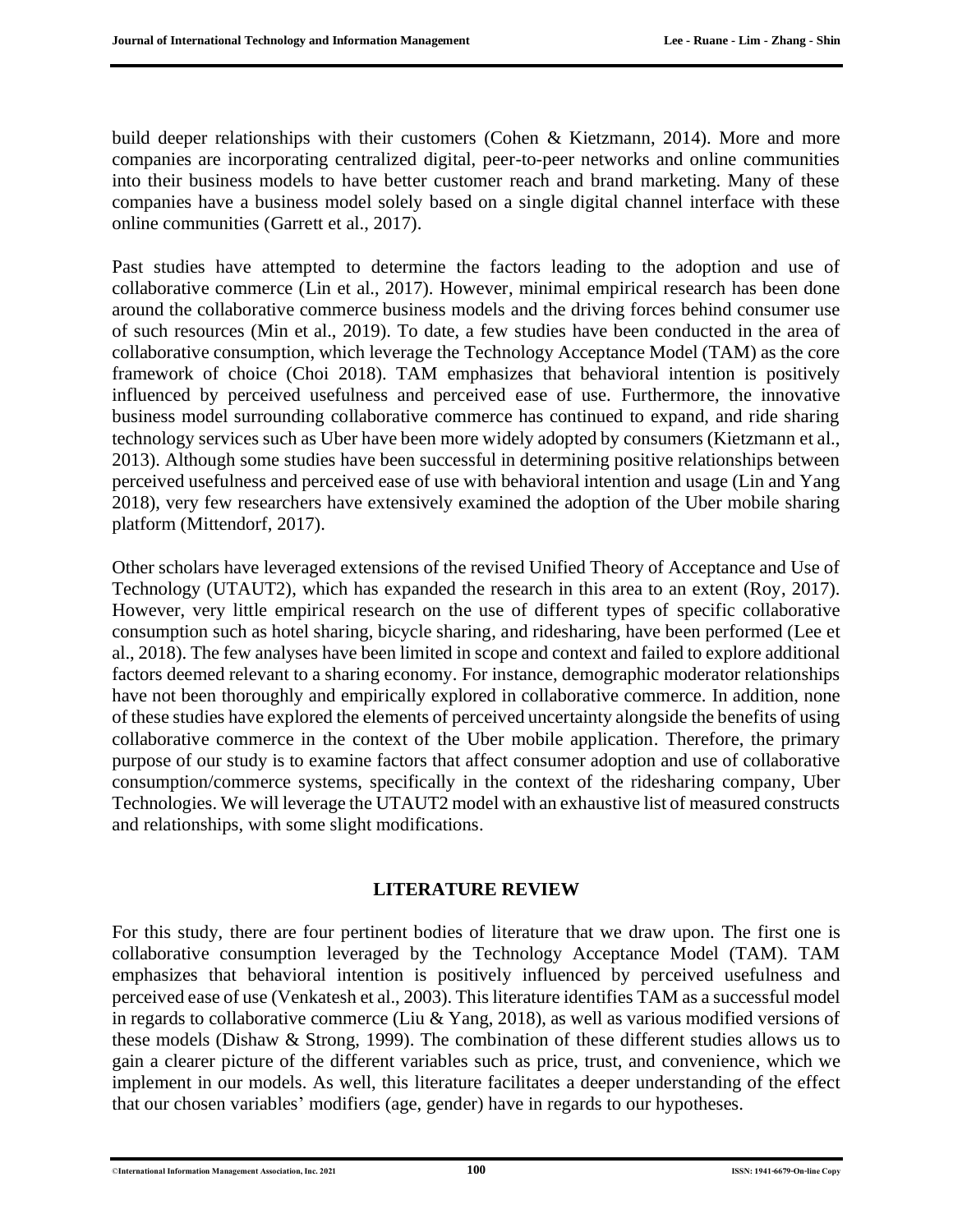The second stream of literature focuses on different types of e-businesses throughout the world in relation to collaborative commerce. One important contribution of this collection of work has been to give us a clearer look into the focus and methodology of these studies (Hsu & Lin, 2016). Specifically, we used this literature to examine past research questions and models that appropriately fit with an e-business format in regards to collaborative commerce (Vidgen et al., 2004). By combining this set of literature with that identified in our Introduction, we were able to make a concrete decision that UTAUT would be the best model for our research purposes.

For our third focus, we draw upon literature concerning smartphone and mobile app usage. Reviewing this work was valuable in that it offered examples of research in the same realm, enabling us to examine the different variables and models that have been previously used (Weiss, 2013). This research not only exposed us to objectives from a number of perspectives, but also some good findings on usage behavior in regards to mobile applications. Moreover, while these examples were instructive for the aforementioned reasons, none of these studies on mobile applications dealt directly with our specific research context – ridesharing.

Finally, our literature review brought us to studies focusing directly on Uber. Past studies have examined both trust and price, and only a few studies modelled the projects using UTAUT (Zhu et al., 2017). By combining the three different bodies of knowledge indicated above, we were able to understand what research had previously been performed specifically on Uber, and to identify any gaps in the literature regarding this topic. Out of all of the past studies reviewed, we found no empirical studies that bring together our interests – the millennial generation, a modified UTAUT2, and the added variables of price, trust, and convenience.

#### **THEORETICAL BACKGROUND**

Unified Theory of Acceptance and Use of Technology (UTAUT) was built upon existing models to explain user intention and subsequent usage behavior. UTAUT can be broken into three core constructs: performance expectancy, effort expectancy, and social influence. These are related to behavioral intention and, ultimately, increasing use behaviour. In addition, facilitating conditions are directly related to use behavior, representing as the fourth construct. Experiences, voluntariness of use, gender, and age are also identified as moderators of the four core constructs (Venkatesh et al., 2003).

The Innovations Diffusion Theory (IDT) is another technology acceptance model, which has the objective of predicting and determining the factors that influence the adoption and utilization of computer systems over time across various groups. IDT looks deeper into how new forms of technology spread throughout different groups of individuals and tries to explain the human behavioral intention to use computer systems by employing the main constructs of Compatibility of Technology, Complexity of Technology, and Relative Advantage.

Our model will incorporate the UTAUT constructs (Venkatesh et al., 2003), as well as perceived risk (Lee et al., 2018) and relative advantage from IDT (Moore & Benbasat, 1991). Our model will

©**International Information Management Association, Inc. 2021 101 ISSN: 1941-6679-On-line Copy**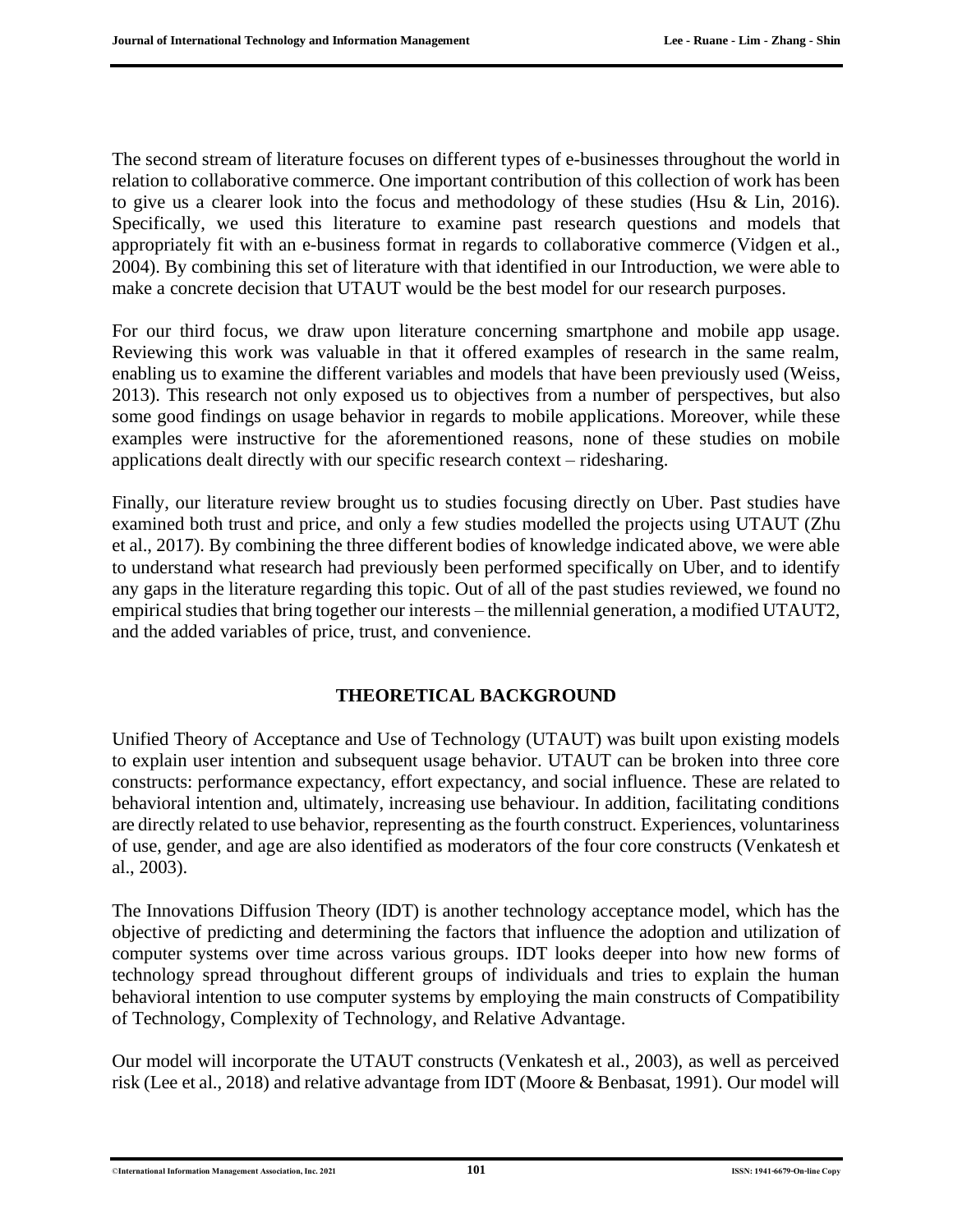focus on collaborative commerce as it applies to the ride sharing industry and will specifically examine the Uber application.

#### **HYPOTHESIS DEVELOPMENT**

#### *Performance Expectancy*

Performance expectancy relates to how well an individual believes Uber will improve their life. Uber offers transportation and the ability to improve productivity and task achievement. Performance expectancy is considered as the stronger predictor of behavior intention. Research on gender indicates that men tend to be more task-oriented (Venkatesh et al., 2003). Age also plays an important factor, as attitudes differ with younger individuals placing more importance on rewards (Venkatesh et al., 2003), or in our case, Uber ratings and free/discounted rides.

*H1: Performance expectancy is positively related to an individual's behavioral intention to use the Uber mobile app. The influence of performance expectancy is moderated by gender and age.*

#### *Effort Expectancy*

Effort expectancy is the degree of ease associated with the Uber app and riding experience. This is best evaluated during post-training. An increased usage of the app will diminish the effort expectancy over time. Thus, it is expected that if the Uber app is easier to use, then more customers will use the app. Gender also plays a role in effort expectancy (Venkatesh & Morris, 2000) with this factor being more salient in women than men. In addition, Venkatesh et al. (2003) notes that as age increases, the ability to handle complex stimuli becomes more difficult, which would indicate a required low effort expectancy rate for older ages.

*H2: Effort expectance is positively related to an individual's behavioral intention to use the Uber mobile app. The influence of effort expectance is moderated by gender and age.*

#### *Social Influence*

Social influence is the extent to which an individual perceives that others believe in or recommend using the Uber app. Social influence is greatly impacted by someone of importance or someone whose opinion is valued. On a larger scale, social norms will also affect an individual's decision to use via social pressure. Social influence is said to be significant in mandatory settings compared to voluntary settings. Over time, the social pressure will diminish as experience with the application increases (Venkatesh et al., 2003). Theories suggest that women tend to be more sensitive to social influences when forming an intention to use (Venkatesh et al., 2000). Furthermore, studies have shown that as age increases, there is a greater need for acceptance (Morris &Venkatesh, 2000; Venkatesh & Morris, 2000). Again, similar to effort expectancy, the effect of social influences diminishes with continued interaction (Venkatesh & Morris, 2000).

*H3: Social influence is positively related to an individual's behavioral intention to use the Uber mobile app. The impact of social influence is moderated by gender and age.*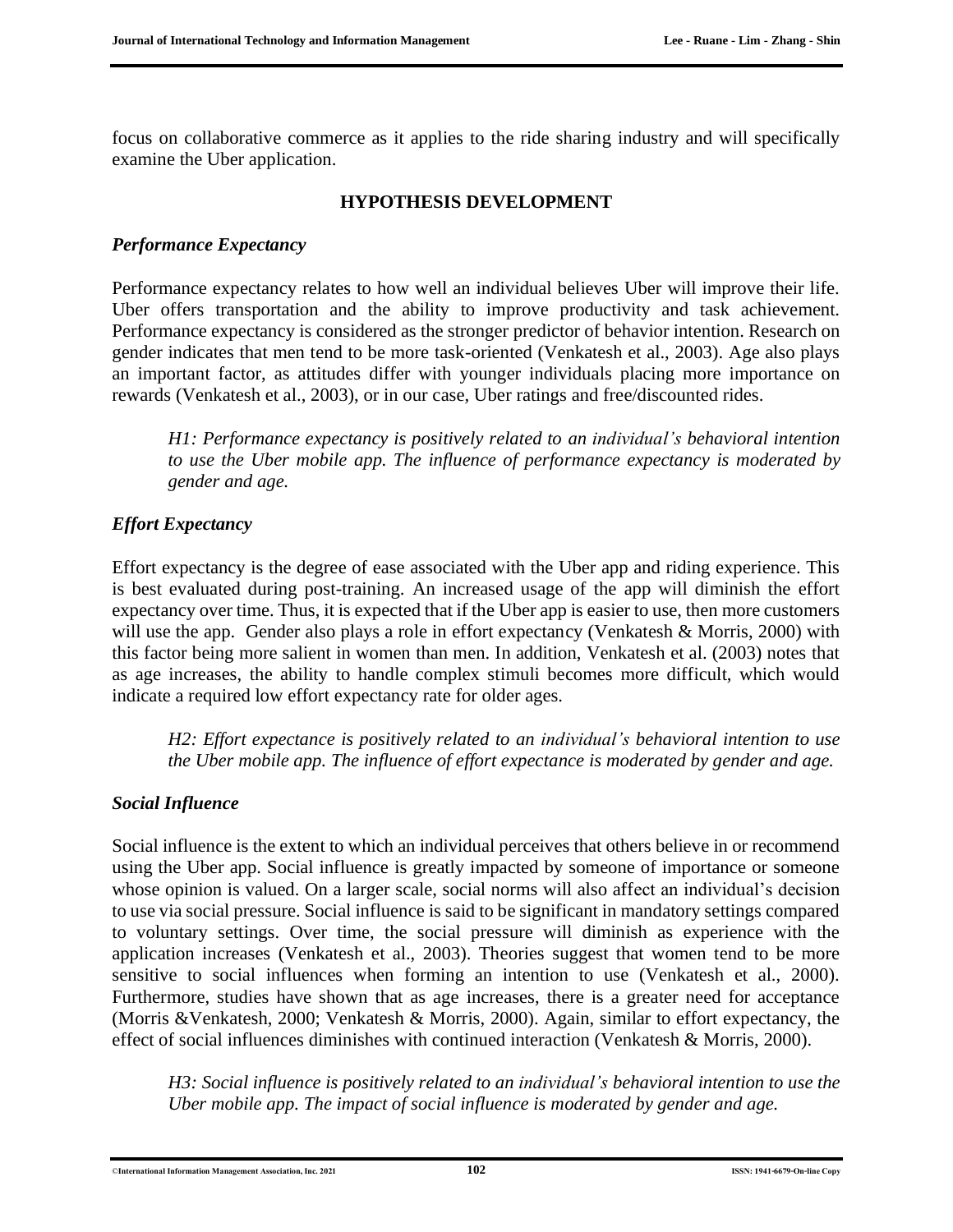#### *Price*

Price is a very important variable, especially when considering more recent studies in the current technological environment. Chong (2013) believed that a big driver of acceptance is the low cost of products. Uber is a free mobile application that requires no fee to download, unlike many other consumer applications. In terms of sharing economy services, Uber in this case, even though it is a pay-for-service available on a free application, it is much more flexible cost-wise. An Uber-like business model allows for lower prices than their more traditional competition, such as yellow cab companies. Lower prices further allow the possibility to attract greater user participation and increase the chances of positive behavioral intention (Lee et al., 2018).

*H4: Lower price is positively related to individual's behavioral intention to use the Uber mobile app. The impact of price is moderated by gender and age.*

#### *Trust*

Trust is a very important and highly studied variable. It has been examined with respect to a wide variety of topics, including collaborative commerce. Research performed by Mittendorf (2017) reveals how trust stems from relationships through different parties, making it a crucial factor in a context where risk or uncertainty may exist. The use of Uber can be considered an act with potential risk, which could make an untrusting person wary. Trust alters how an individual perceives risk, which in turn, may affects the benefit they see from the platform. In their research study, Lee et al. (2018) discusses the idea that if a consumer has an increased level of trust with the platform, it will limit their perceived risk and lead to a more positive perception of the benefits from using the platform. The authors argue that trust is especially important in regards to online transactions due to the larger 'unknown' factors at play (Lee et al., 2018). We build on this understanding from past studies of our model, arguing that higher levels of trust will increase the tendency to use the ride sharing services.

*H5: Trust is positively related to individual's behavioral intention to use the Uber mobile app. The impact of trust is moderated by gender and age.*

#### *Convenience*

Convenience is a variable that helps to facilitate an individual's experience of a product or service, which will ideally increase the frequency of their usage (Lee et al., 2018). Uber is increasing convenience for users by eliminating the middle party that was previously needed to connect with a driver for hire, such as the dispatcher who allocates taxicabs. A recent study by Roy (2017) explained that the unanticipated jump in the popularity of ride sharing applications is a product of extremely fast-paced lifestyles. Individuals are seeking both comfort and convenience in terms of their travel and commuting options that suit their fast and spontaneous lifestyles. Based on this literature, we believe that higher levels of convenience will increase an individual's behavioral intention.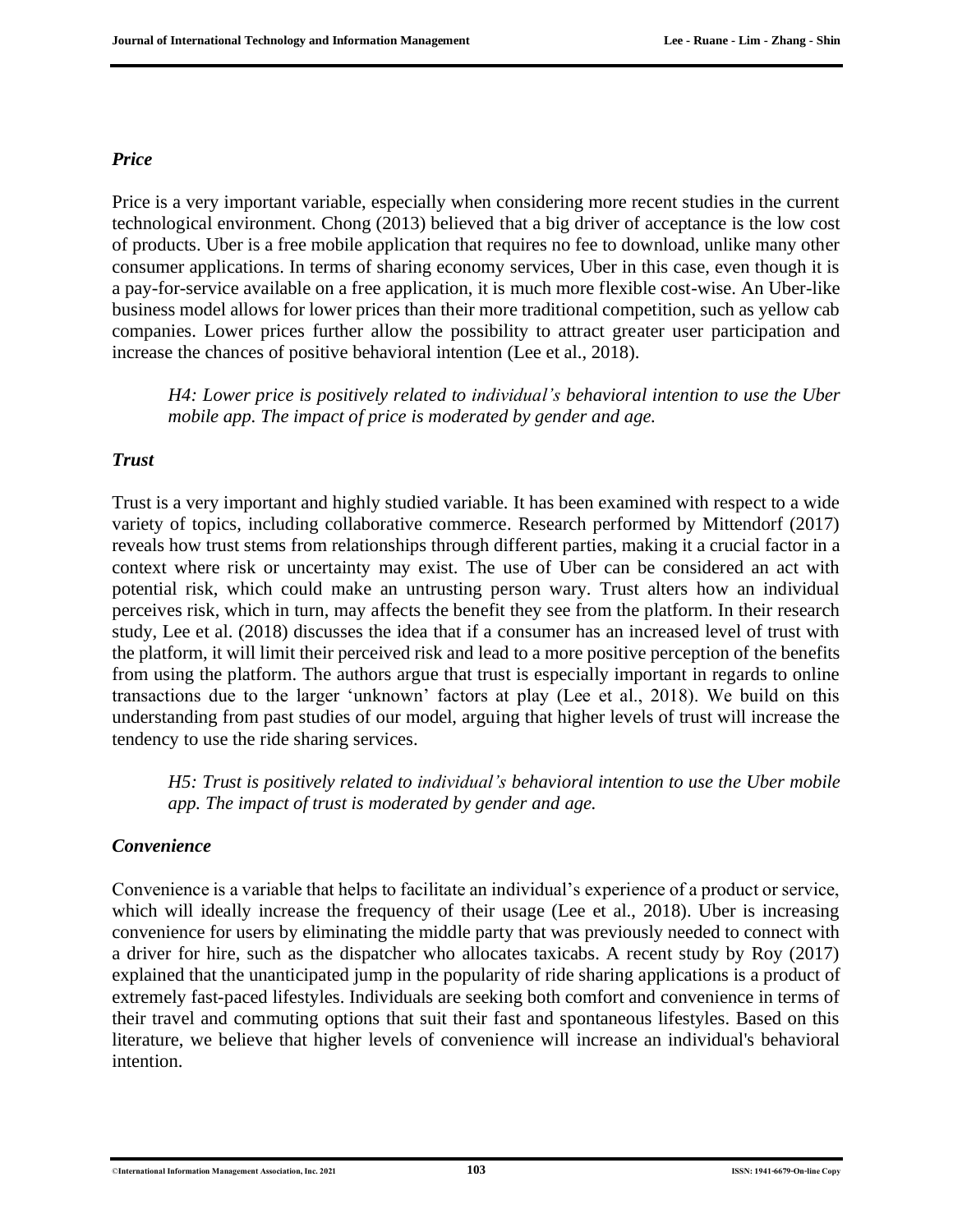*H6: Convenience is positively related to individual's behavioral intention to use the Uber mobile app. The impact of convenience is moderated by gender and age.*

#### *Facilitating Conditions*

Facilitating conditions are the degrees to which people believe an organizational and technical infrastructure exists to support the use of a system, or in the present case, mobile application (Venkatesh et al., 2003). Facilitating conditions will help integrate different ideas not previously included in our model. Many organizations have support issues and that is something that individuals take into consideration before using a technology. However, when this variable is included in a model that already contains both performance expectancy and effort expectancy, which account for similar factors, facilitating conditions can be considered a nonsignificant factor (Venkatesh et al., 2003).

*H7: Facilitating conditions will have a significant influence on individual's behavioral intention to use the Uber mobile app. The impact of facilitating conditions is moderated by gender and age.*

#### *Experiences*

Experience reflects an opportunity to use a target technology and is typically operationalized as the passage of time from the initial use of a technology by an individual (Venkatesh et al., 2012). Behavioral intention is defined as the users' perceived likelihood to make use of something in each situation (IOM, 2002). The experience of the new system also affects a user's behavioral intention whether to adopt and use the new system or not (Wang et al., 2006). Also, Kim and Malhotra (2005) found that prior use was a strong predictor of future technology use. Experience has been shown to moderate the effect of the core constructs on the intention to use a technology (Venkatesh et al., 2012).

*H8: User experience will be positively related to individual's behavioral intention to use the Uber mobile app. The impact of experiences is moderated by gender and age.*

Figure 1 displays our proposed research framework, UTAUT-CC.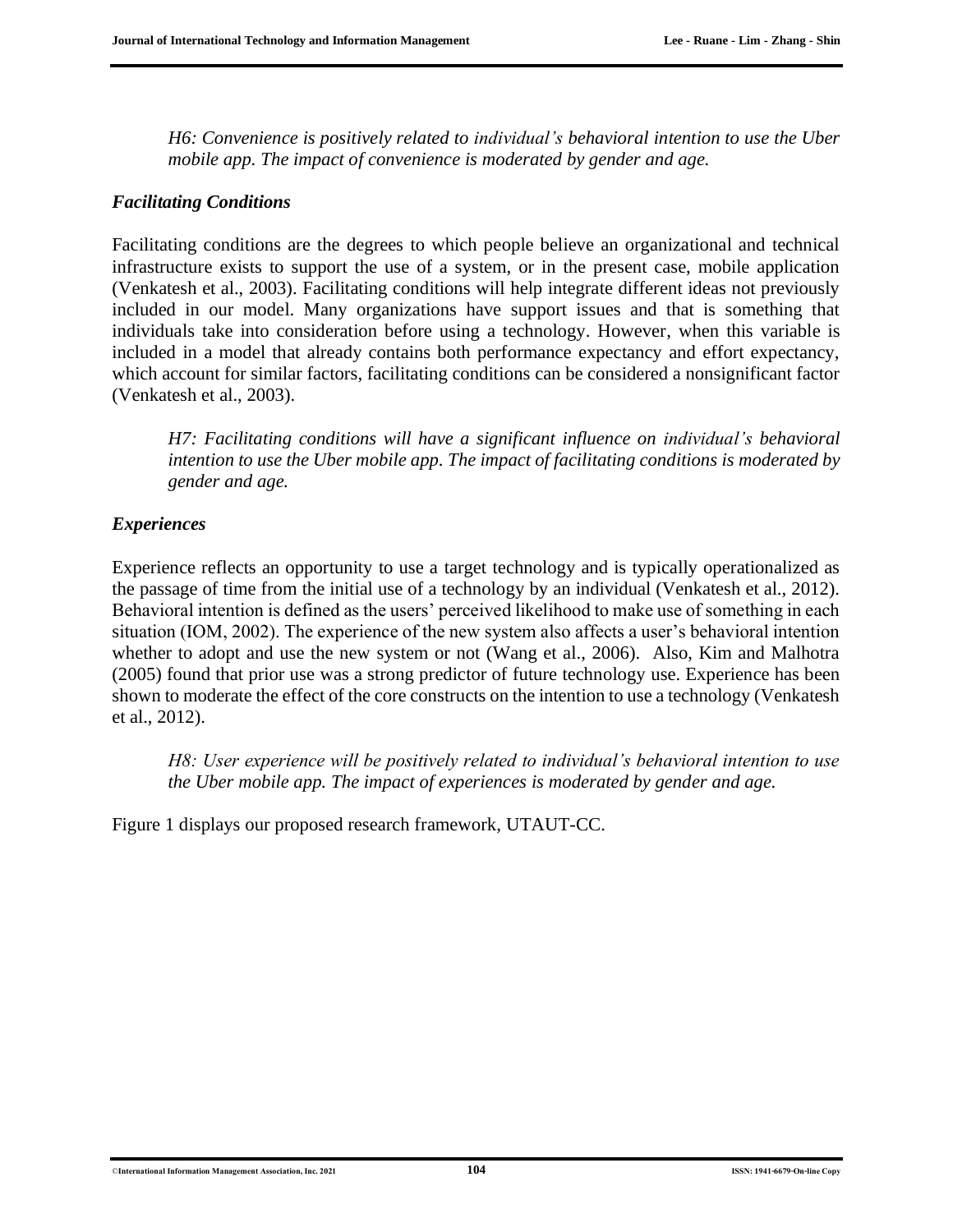

**Figure 1. Research Framework - UTAUT-CC Model**

#### **METHODOLOGY**

Empirical data for the research study was gathered via paper-based questionnaires with a total of 43 questions. Respondents were allowed 5 to 10 minutes to complete the questionnaire in a single sitting. 250 undergraduate business major students at a public university in the New England area were randomly selected from the population of approximately 1,800 undergraduate students in the business school. Out of the 250 students, 180 surveys were collected. Research participants may or may not have used Uber services or the Uber mobile application in the past, but the latter were then removed from the sample. Such data screening led to a final sample size of 175, with a sampling rate of 13.9% (=  $250 \div 1800$ ) and a response rate of 72% (=180  $\div 250$ ).

#### *Variables*

In order to collect the needed data to test the above hypotheses, we developed a questionnaire that captures each of the following variables: performance expectancy, effort expectancy, social influence, facilitating conditions, price, trust, and convenience. Forty of the questions are structured around the focal constructs of this study, an average of 4-5 questions per construct. Two of the questions capture demographic related profile data such as age and gender. The remaining questions captured whether the respondent had utilized Uber ridesharing services in the past, which serves as a screening mechanism. A seven-point Likert scale was employed to capture responses that ranged from Strongly Disagree (1) to Strongly Agree (7). A number of the survey items were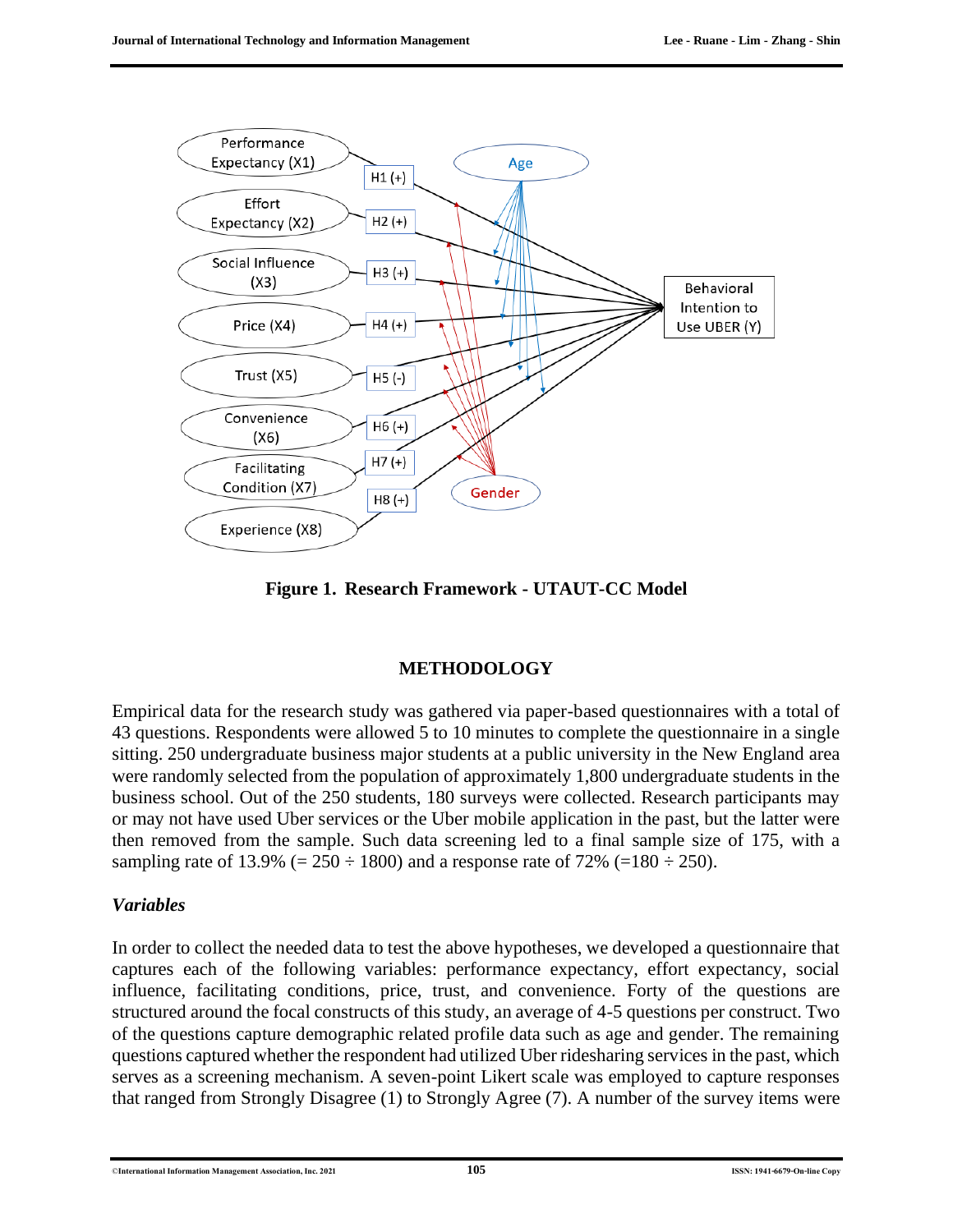adopted from prior studies, namely Venkatesh et al. (2012), Moore and Benbasat (1991), and Davis et al. (1989), and the questions were tailored for applicability to the current research context. Additionally, some questions were self-developed. Respondents who indicated that they had never used Uber services before were eliminated from the sample. In Table 1, we summarize the various original sources we used to select our survey items.

#### *Analytical Model*

We used a multiple regression approach to our research models in an effort to analyze the data, allowing us to examine several variables as compared to just one in linear regression. The goal is to predict user behavior and user intention to use the Uber app, using several variables to create the best fitting model for our study. Our analytical model focuses on behavioral intention as the dependent variable. To assess the dependent variable, we used performance expectancy, effort expectancy, social influence, price, trust, and convenience as predictors. In addition, age and gender serve as control variables.

 $Y_1 = \beta_0 + \beta_1 X_1 + \beta_2 X_2 + \beta_3 X_3 + \beta_4 X_4 + \beta_5 X_5 + \beta_6 X_6 + \beta_7 X_7 + \beta_8 X_8$ 

where  $Y_1$  = Behavioral Intention

- $X_1$  = Performance Expectancy
- $X_2$  = Effort Expectancy
- $X_3$  = Social Influence
- $X_4$  = Price
- $X_5$  = Trust
- $X_6$  = Convenience
- $X_7$  = Facilitating Conditions
- $X_8$  = Experiences

#### **RESULTS**

#### *Descriptive Statistics*

Out of our 175 received questionnaires our descriptive statistics show that 144 respondents were between the ages of 18-24 (82.30%), 27 were between the ages of 25-54 (15.30%), and only 4 respondents elected not to answer (2.40%). In terms of gender, 78 were females (44.60%), 87 were males (49.70%), 1 responded other (0.60%), and 9 respondents elected not to answer (5.10%).

Table 2 presents the results of a Cronbach's Alpha reliability test. For variables to be reliable, Cronbach's Alpha scores should be above 70%. The means, standard deviations, and correlations for all study variables are reported in Table 3.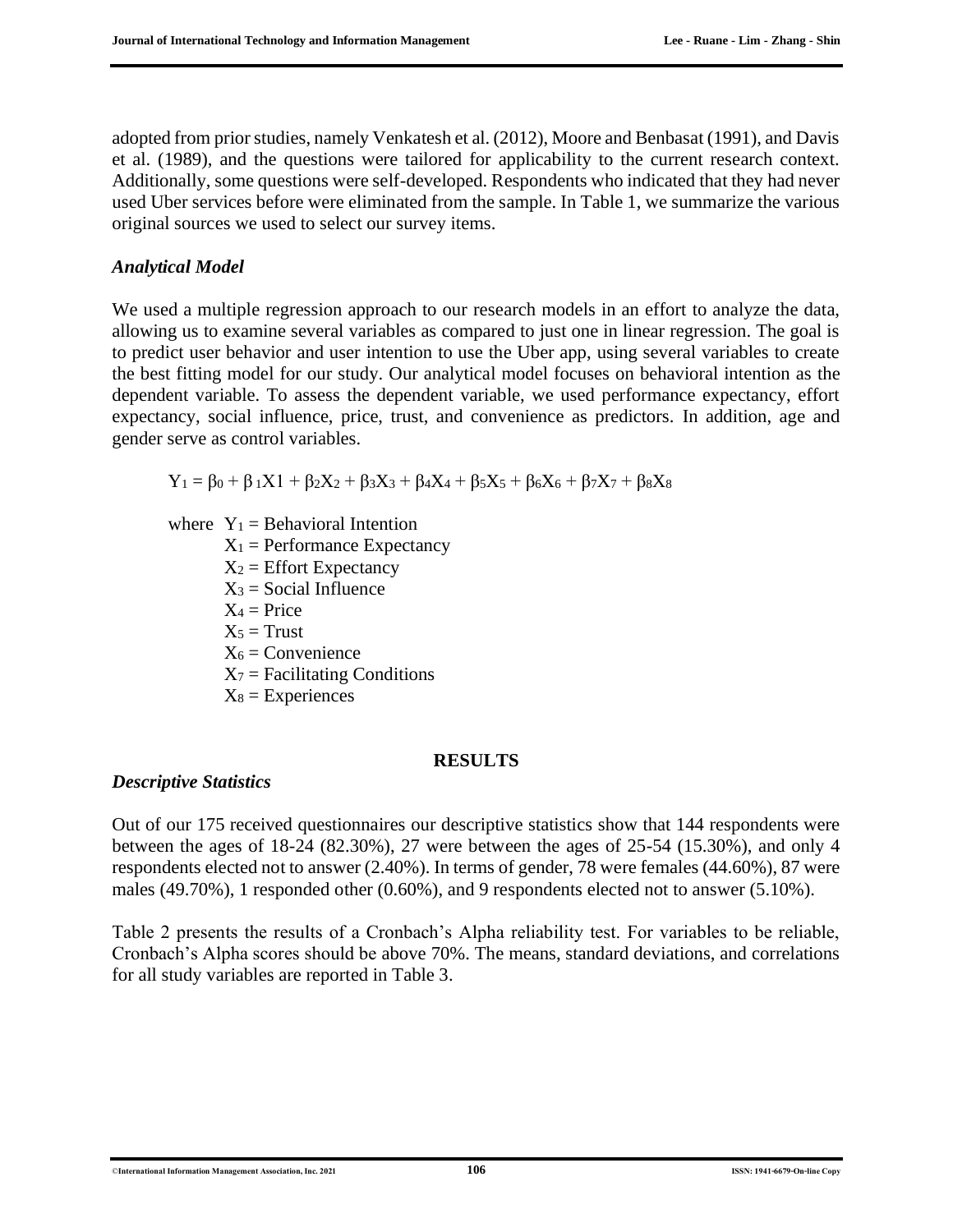| <b>Variable</b>              | <b>Items</b>            | Cronbach's Alpha | <b>Remarks</b> |
|------------------------------|-------------------------|------------------|----------------|
| Performance Expectancy (X1)  | Q1, Q2, Q3              | 0.902            | Q4 dropped.    |
| Effort Expectancy $(X2)$     | Q5, Q6, Q7, Q9          | 0.933            | Q8 dropped.    |
| Social Influence $(X3)$      | Q10, Q11, Q12, Q13, Q14 | 0.902            |                |
| Price $(X4)$                 | Q16, Q17, Q18           | 0.788            | Q15 dropped.   |
| Trust $(X5)$                 | Q19, Q20, Q21, Q22, Q23 | 0.909            |                |
| Convenience $(X6)$           | Q24, Q25, Q26, Q27      | 0.849            |                |
| Facilitating Conditions (X7) | Q28, Q29, Q30, Q31      | 0.845            |                |
| Experience $(X8)$            | Q32, Q33, Q34, Q35, Q36 | 0.751            |                |
| Behavioral Intention (Y1)    | Q37, Q38, Q39, Q40      | 0.826            |                |

| Table 1. Cronbach's Alpha Reliability Test |  |  |
|--------------------------------------------|--|--|
|                                            |  |  |

The means, standard deviations, and correlations for all study variables are reported in Table 2.

|                                   | <b>Mean</b> | <b>SD</b> | Y | X1 | X <sub>2</sub> | $\mathbf{X}$ 3                       | X4 | X5                                           | Х6                                  | X7 | X8                         |
|-----------------------------------|-------------|-----------|---|----|----------------|--------------------------------------|----|----------------------------------------------|-------------------------------------|----|----------------------------|
| Behavioral Intention (Y)          | 4.836       | 1.524     |   |    |                | $.546**$ .725** .555** .514** .609** |    |                                              | $.671**$ .561** .682**              |    |                            |
| Performance Expectancy (X1) 3.219 |             | 1.759     |   |    |                | $.451**$ .597**                      |    | $.320**$ $.390**$ $.302**$ $.235**$ $.442**$ |                                     |    |                            |
| Effort Expectancy $(X2)$          | 5.445       | 1.574     |   |    | 1              | $.351**$                             |    | $.469**$ .587** .615** .623** .775**         |                                     |    |                            |
| Social Influence $(X3)$           | 3.649       | 1.699     |   |    |                |                                      |    | $.350**$ $.410**$ $.388**$ $.238**$ $.372**$ |                                     |    |                            |
| Price $(X4)$                      | 4.511       | 1.333     |   |    |                |                                      | 1  |                                              | $.722**$ $.592**$ $.486**$ $.462**$ |    |                            |
| Trust $(X5)$                      | 4.663       | 1.267     |   |    |                |                                      |    |                                              |                                     |    | $.652**$ $.525**$ $.536**$ |
| Convenience $(X6)$                | 5.354       | 1.335     |   |    |                |                                      |    |                                              | 1                                   |    | $.736**$ .589**            |
| Facilitating Conditions (X7)      | 5.751       | 1.279     |   |    |                |                                      |    |                                              |                                     | 1  | .589**                     |
| Experience $(X8)$                 | 4.879       | 1.284     |   |    |                |                                      |    |                                              |                                     |    |                            |

**Table 2. Variable Means, Standard Deviations, and Correlations**

\*\**p* < 0.01

### *Overall Model*

The results show significance in the overall multiple regression model with the dependent variable, behavioral intention [Adjusted  $R^2 = 0.702$ ;  $F(8, 164) = 51.552$ ;  $p < 0.01$ ]. As shown in Table 4, our findings showed that performance expectancy (X1), effort expectancy (X2), social influence (X3), and convenience (X6) were all ( $p < 0.05$ ) positively related to an individual's behavioral intention to use the Uber app. However, experience (X8) had a marginally positive relationship with an individual's behavioral intention to use the Uber app, and facilitating conditions (X7), price  $(X4)$ , and trust  $(X5)$  showed no significant relationships. Thus, Hypothesis 6 was supported, whereas Hypothesis 4 and 5 were not.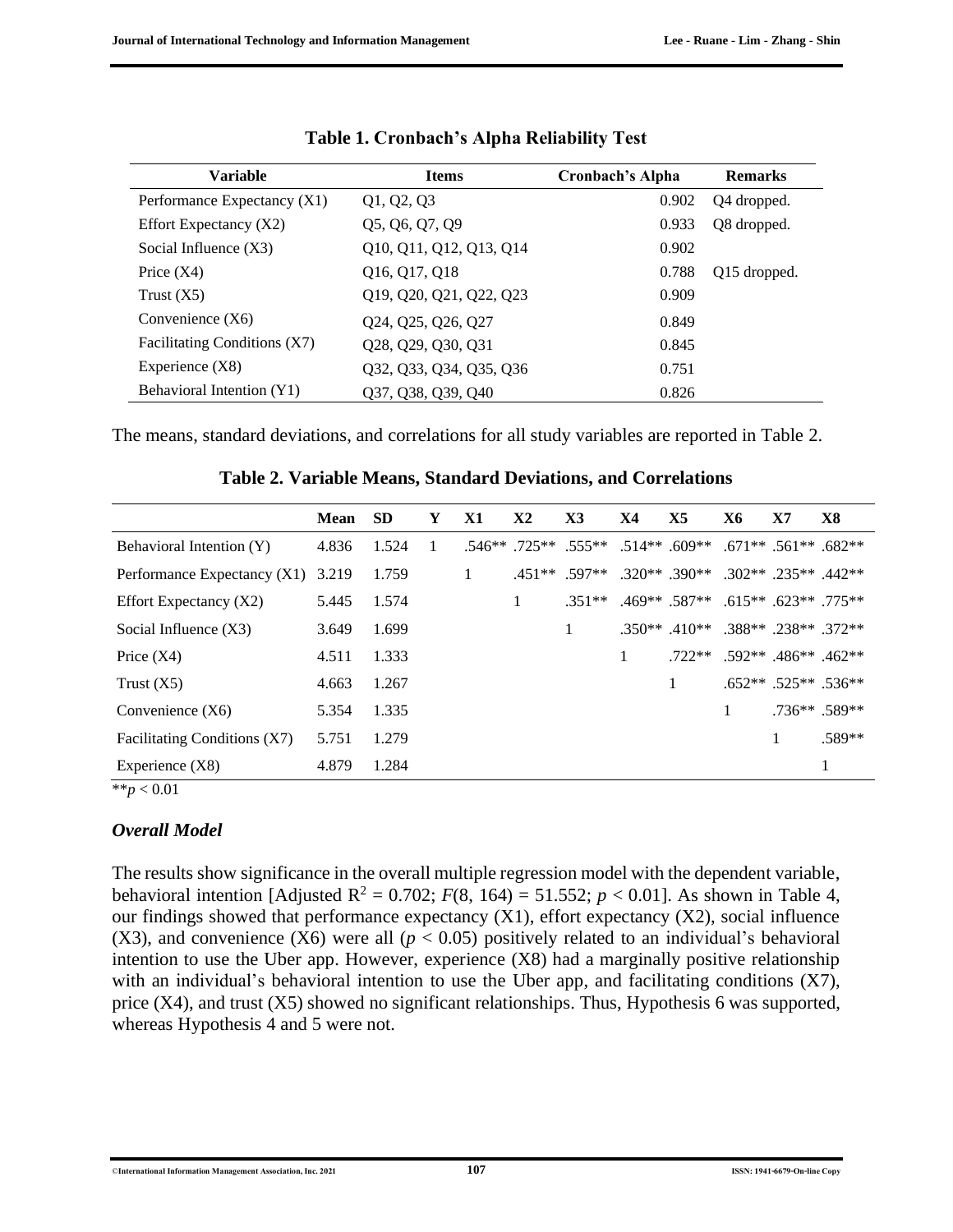| $R^2 = 0.705$ , Adjusted $R^2 = 0.702$ ; $F(8, 164) = 51.552**$ |                   |             |             |  |  |
|-----------------------------------------------------------------|-------------------|-------------|-------------|--|--|
| B                                                               | <i>Std. Error</i> | <b>Beta</b> | t-statistic |  |  |
| $-0.479$                                                        | 0.321             |             | $-1.490$    |  |  |
| 0.119                                                           | 0.048             | 0.138       | $2.478*$    |  |  |
| 0.293                                                           | 0.070             | 0.303       | $4.164**$   |  |  |
| 0.176                                                           | 0.049             | 0.197       | $3.590**$   |  |  |
| 0.008                                                           | 0.071             | 0.007       | 0.111       |  |  |
| 0.099                                                           | 0.083             | 0.082       | 1.195       |  |  |
| 0.271                                                           | 0.085             | 0.239       | $3.194**$   |  |  |
| 0.000                                                           | 0.083             | 0.000       | $-0.003$    |  |  |
| 0.154                                                           | 0.082             | 0.131       | $1.872^{*}$ |  |  |
|                                                                 |                   |             |             |  |  |

| Table 3. Overall Multiple Regression Model with Behavioral Intention |  |  |
|----------------------------------------------------------------------|--|--|
|                                                                      |  |  |

Dependent Variable  $(Y)$  = Behavioral Intention to Use Uber;

#*p* < 0.10, \**p* < 0.05, \*\**p* < 0.01

#### *Reduced Model*

Our results revealed that three variables (facilitating conditions, price, and trust) had no significant relationship with an individual's behavioral intention to use the Uber app. In an attempt to strengthen the fit of our initial regression model, we dropped two of those variables (facilitating conditions and price) to create our first reduced model. This revised model showed even greater significance [Adjusted R<sup>2</sup> = 0.705;  $F(6, 166) = 69.567$ ;  $p < 0.01$ ], as adjusted R<sup>2</sup> and the *F*-value both increased. Our findings indicate that performance expectancy (X1), effort expectancy (X2), social influence (X3), and convenience (X6) all had statistically significant ( $p < 0.05$ ) relationships with an individual's behavioral intention to use the Uber app. Experience (X8) had a marginally positive relationship with an individual's behavioral intention to use the Uber app, whereas trust (X5) displayed no significant relationship (see Table 4). This is our best-fit model.

| Dependent Variable $(Y)$ = Behavioral Intention to Use Uber;<br>Adjusted R <sup>2</sup> = 0.705; $F(6, 166) = 69.567**$ |          |            |             |             |  |  |
|-------------------------------------------------------------------------------------------------------------------------|----------|------------|-------------|-------------|--|--|
|                                                                                                                         | B        | Std. Error | <b>Beta</b> | t-statistic |  |  |
| Constant                                                                                                                | $-0.476$ | 0.290      |             | $-1.641$    |  |  |
| Performance Expectancy (X1)                                                                                             | 0.119    | 0.048      | 0.138       | $2.502*$    |  |  |
| Effort Expectancy $(X2)$                                                                                                | 0.293    | 0.069      | 0.303       | $4.247**$   |  |  |
| Social Influence $(X3)$                                                                                                 | 0.176    | 0.048      | 0.197       | $3.652**$   |  |  |
| Trust $(X5)$                                                                                                            | 0.104    | 0.070      | 0.086       | 1.474       |  |  |
| Convenience $(X6)$                                                                                                      | 0.272    | 0.069      | 0.240       | $3.927**$   |  |  |
| Experience $(X8)$                                                                                                       | 0.155    | 0.081      | 0.131       | 1.919#      |  |  |

#### **Table 4. Reduced Regression Model with Behavioral Intention**

#*p* < 0.10, \**p* < 0.05, \*\**p* < 0.01

#### *Reduced Model Moderated by Age*

The above results uncovered which of our variables have statistical significance in regards to individual's behavioral intention to use the Uber app. To take a deeper look into the moderating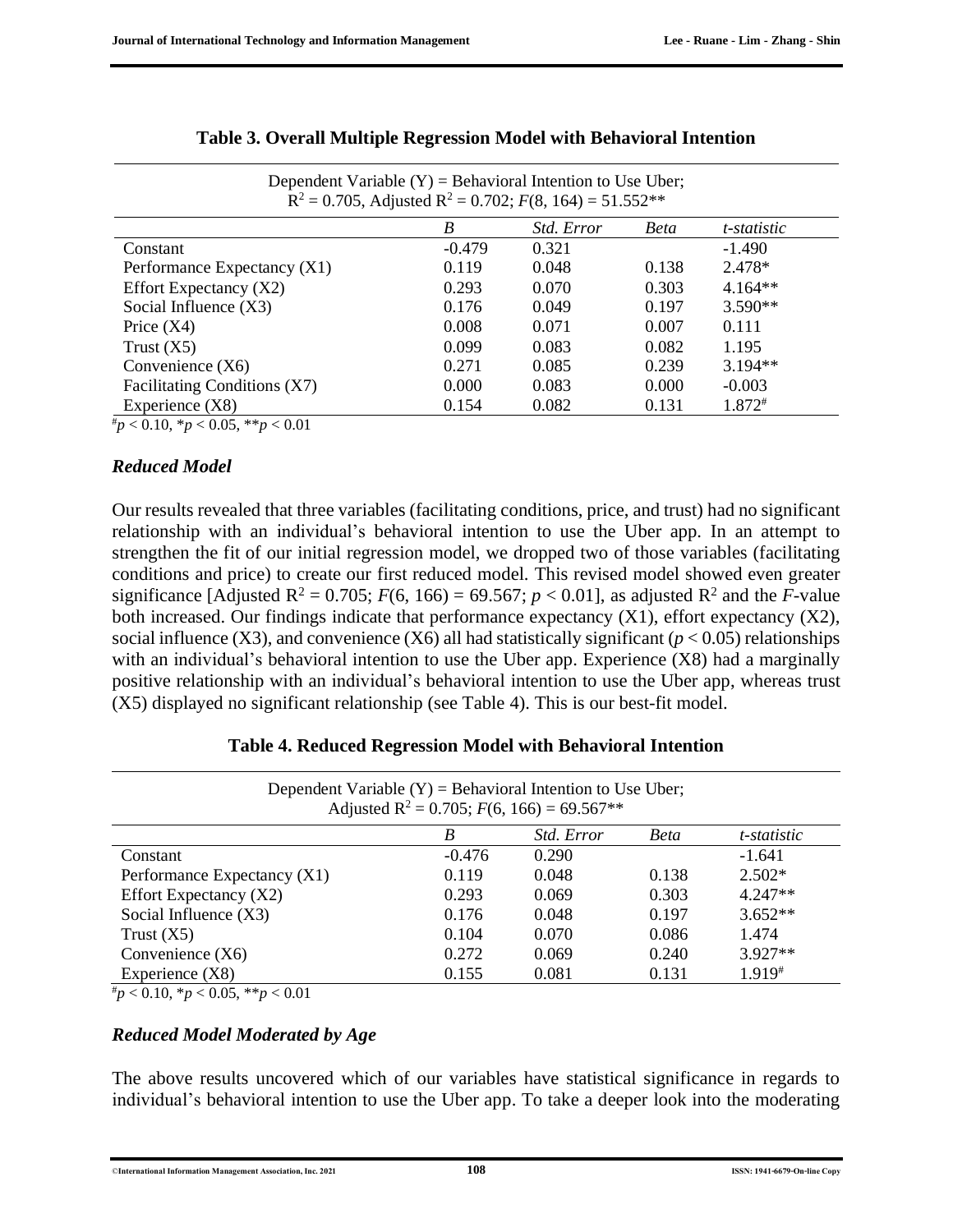effects of age, we performed two separate regression models based on age. Results in Table 5 show that, for the subgroup with ages 18-24, performance expectancy  $(X1)$ , effort expectancy  $(X2)$ , social influence  $(X3)$ , convenience  $(X6)$ , and experience  $(X8)$  were positively related to an individual's behavioral intention to use the Uber app, whereas trust (X5) was not.

| Dependent Variable $(Y)$ = Behavioral Intention to Use Uber;<br>Adjusted R <sup>2</sup> = 0.685; $F(6, 137) = 52.88**$ |          |            |       |             |  |  |
|------------------------------------------------------------------------------------------------------------------------|----------|------------|-------|-------------|--|--|
|                                                                                                                        | B        | Std. Error | Beta  | t-statistic |  |  |
| Constant                                                                                                               | $-0.581$ | 0.360      |       | $-1.615$    |  |  |
| Performance Expectancy (X1)                                                                                            | 0.130    | 0.054      | 0.154 | $2.403*$    |  |  |
| Effort Expectancy $(X2)$                                                                                               | 0.312    | 0.077      | 0.309 | $4.74**$    |  |  |
| Social Influence $(X3)$                                                                                                | 0.173    | 0.054      | 0.200 | $.3177**$   |  |  |
| Trust $(X5)$                                                                                                           | 0.077    | 0.077      | 0.061 | 1.000       |  |  |
| Convenience $(X6)$                                                                                                     | 0.280    | 0.081      | 0.227 | $3.432**$   |  |  |
| Experience $(X8)$                                                                                                      | 0.172    | 0.091      | 0.139 | 1.892#      |  |  |

#### **Table 5. Reduced Regression Model with Ages 18-24**

#*p* < 0.10, \**p* < 0.05, \*\**p* < 0.01

However, for the subgroup with age 25-54, performance expectancy (X1), effort expectancy (X2), social influence (X3), and convenience (X6) and experience (X8) were not significantly related to individual's behavioral intention to use the Uber app. Only trust (X5) was marginally related to the behavioral intention ( $p < 0.10$ ). Refer to Table 6.

| Dependent Variable $(Y)$ = Behavioral Intention to Use Uber;<br>Adjusted R <sup>2</sup> = 0.769; $F(6, 22) = 16.541**$ |          |            |             |             |  |
|------------------------------------------------------------------------------------------------------------------------|----------|------------|-------------|-------------|--|
|                                                                                                                        | B        | Std. Error | <b>Beta</b> | t-statistic |  |
| Constant                                                                                                               | 0.101    | 0.632      |             | 0.160       |  |
| Performance Expectancy (X1)                                                                                            | 0.152    | 0.129      | 0.161       | 1.177       |  |
| Effort Expectancy $(X2)$                                                                                               | 0.175    | 0.187      | 0.209       | 0.932       |  |
| Social Influence $(X3)$                                                                                                | 0.031    | 0.162      | 0.027       | 0.192       |  |
| Trust $(X5)$                                                                                                           | 0.539    | 0.266      | 0.519       | $1.99^{*}$  |  |
| Convenience $(X6)$                                                                                                     | 0.152    | 0.159      | 0.167       | 0.960       |  |
| Experience (X8)                                                                                                        | $-0.024$ | 0.216      | $-0.023$    | $-0.109$    |  |

#### **Table 6. Reduced Regression Model with Ages 25-54**

 $^{#}p$  < 0.10,  $^{*}p$  < 0.05,  $^{*}p$  < 0.01

#### *Reduced Model Moderated by Gender*

To take a deeper look into the moderating effects of gender, we did two separate regression models based on gender. Results in Table 7 show that, for female customers, performance expectancy  $(X1)$ , effort expectancy  $(X2)$ , social influence  $(X3)$ , and convenience  $(X6)$  were positively related to an individual's behavioral intention to use Uber app, but trust (X5) and experience (X8) did not show significant relationships.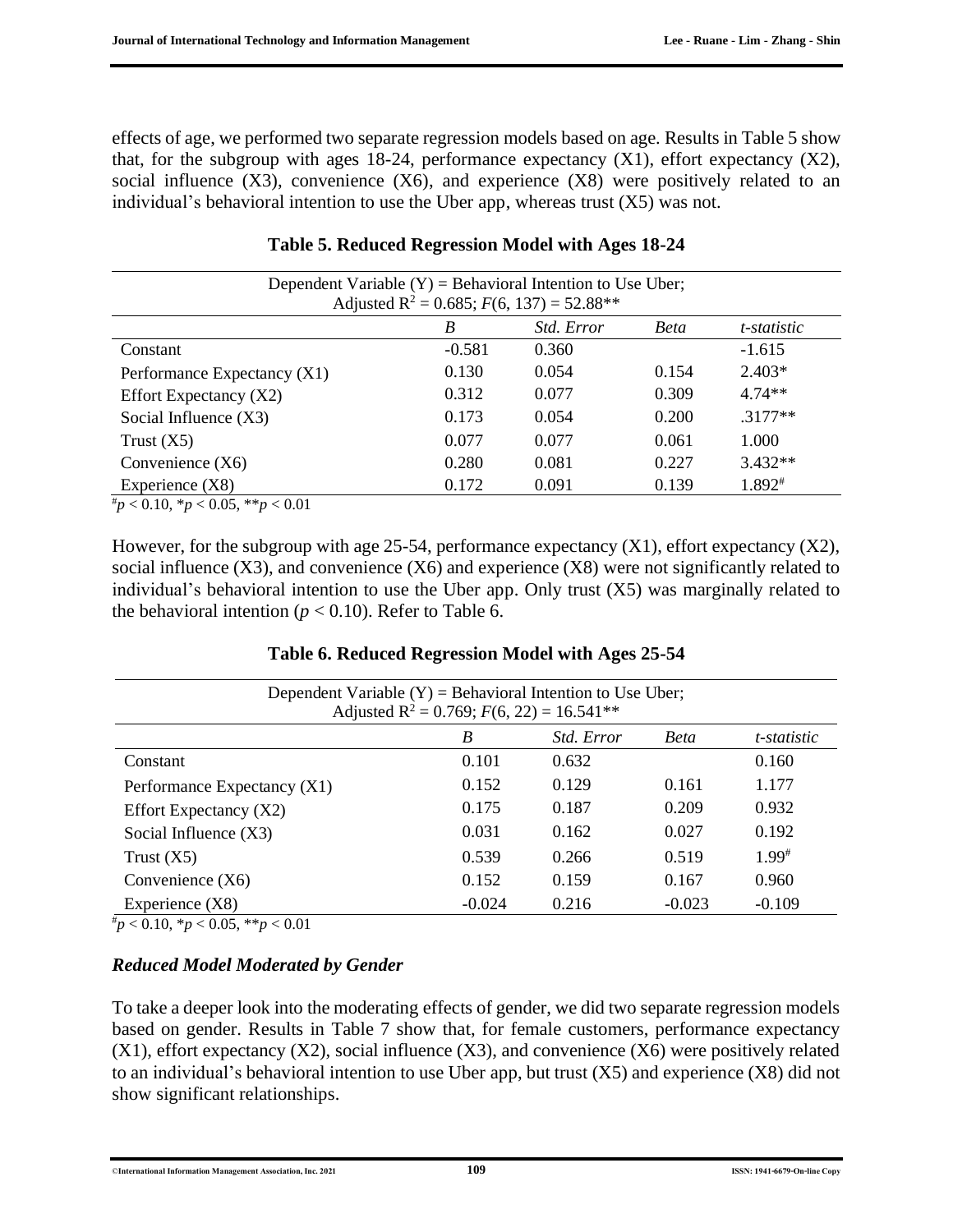| Dependent Variable $(Y)$ = Behavioral Intention to Use Uber;<br>Adjusted R <sup>2</sup> = 0.674; $F(6, 71) = 27.543**$ |          |                   |             |             |  |  |
|------------------------------------------------------------------------------------------------------------------------|----------|-------------------|-------------|-------------|--|--|
|                                                                                                                        | B        | <i>Std. Error</i> | <b>Beta</b> | t-statistic |  |  |
| Constant                                                                                                               | $-0.596$ | 0.493             |             | $-1.209$    |  |  |
| Performance Expectancy (X1)                                                                                            | 0.151    | 0.075             | 0.191       | $2.007*$    |  |  |
| Effort Expectancy $(X2)$                                                                                               | 0.286    | 0.121             | 0.283       | $2.369*$    |  |  |
| Social Influence $(X3)$                                                                                                | 0.167    | 0.079             | 0.199       | $2.115*$    |  |  |
| Trust $(X5)$                                                                                                           | 0.088    | 0.101             | 0.072       | 0.863       |  |  |
| Convenience $(X6)$                                                                                                     | 0.397    | 0.103             | 0.320       | $3.853**$   |  |  |
| Experience $(X8)$                                                                                                      | 0.050    | 0.127             | 0.046       | 0.394       |  |  |
| $*_{p}$ < 0.10, *p < 0.05, **p < 0.01                                                                                  |          |                   |             |             |  |  |

|  | <b>Table 1. Reduced Regression Model (Female Only)</b> |  |  |
|--|--------------------------------------------------------|--|--|
|  |                                                        |  |  |

For male customers on the other hands, results show that effort expectancy (X2), social influence  $(X3)$ , convenience  $(X6)$ , and experience  $(X8)$  were positively related to individual's behavioral intention to use Uber app. However, trust  $(X5)$  and performance expectancy  $(X1)$  did not have statistically significant relationships. Refer to Table 8.

| Dependent Variable $(Y)$ = Behavioral Intention to Use Uber;<br>Adjusted R <sup>2</sup> = 0.680; F(6, 79) = 31.115 <sup>**</sup> |          |            |       |             |  |  |
|----------------------------------------------------------------------------------------------------------------------------------|----------|------------|-------|-------------|--|--|
|                                                                                                                                  | B        | Std. Error | Beta  | t-statistic |  |  |
| Constant                                                                                                                         | $-0.867$ | 0.484      |       | $-1.79#$    |  |  |
| Performance Expectancy (X1)                                                                                                      | 0.069    | 0.068      | 0.080 | 1.006       |  |  |
| Effort Expectancy $(X2)$                                                                                                         | 0.283    | 0.093      | 0.277 | $3.034**$   |  |  |
| Social Influence $(X3)$                                                                                                          | 0.168    | 0.067      | 0.193 | $2.508*$    |  |  |
| Trust $(X5)$                                                                                                                     | 0.127    | 0.104      | 0.105 | 1.222       |  |  |
| Convenience $(X6)$                                                                                                               | 0.229    | 0.110      | 0.189 | $2.075*$    |  |  |
| Experience $(X8)$<br>$\#$ 0.10 $\omega$ 0.00 $\omega\omega$                                                                      | 0.320    | 0.127      | 0.230 | $2.517*$    |  |  |

#### **Table 8. Reduced Regression Model (Male Only)**

#*p* < 0.10, \**p* < 0.05, \*\**p* < 0.01

#### **DISCUSSION**

The purpose of this study was to develop a model that can empirically test factors that influence the intention to use the Uber app. A few past studies have examined the behavioral intention to use ride sharing services from the consumer's perspective. However, most have done so using the Technology Acceptance Model (TAM) as a framework with limited scope and only a few constructs included, such as perceived ease of use and usefulness as drivers. We developed an instrument that utilizes the theoretical framework of the unified UTAUT and UTAUT2 models with some of its existing variables and relationships to provide the necessary explanation, fill any gaps, and to build on the body of knowledge in this area. We preserved the key variables of performance expectancy, effort expectancy, and social influence from UTAUT/UTAUT2 in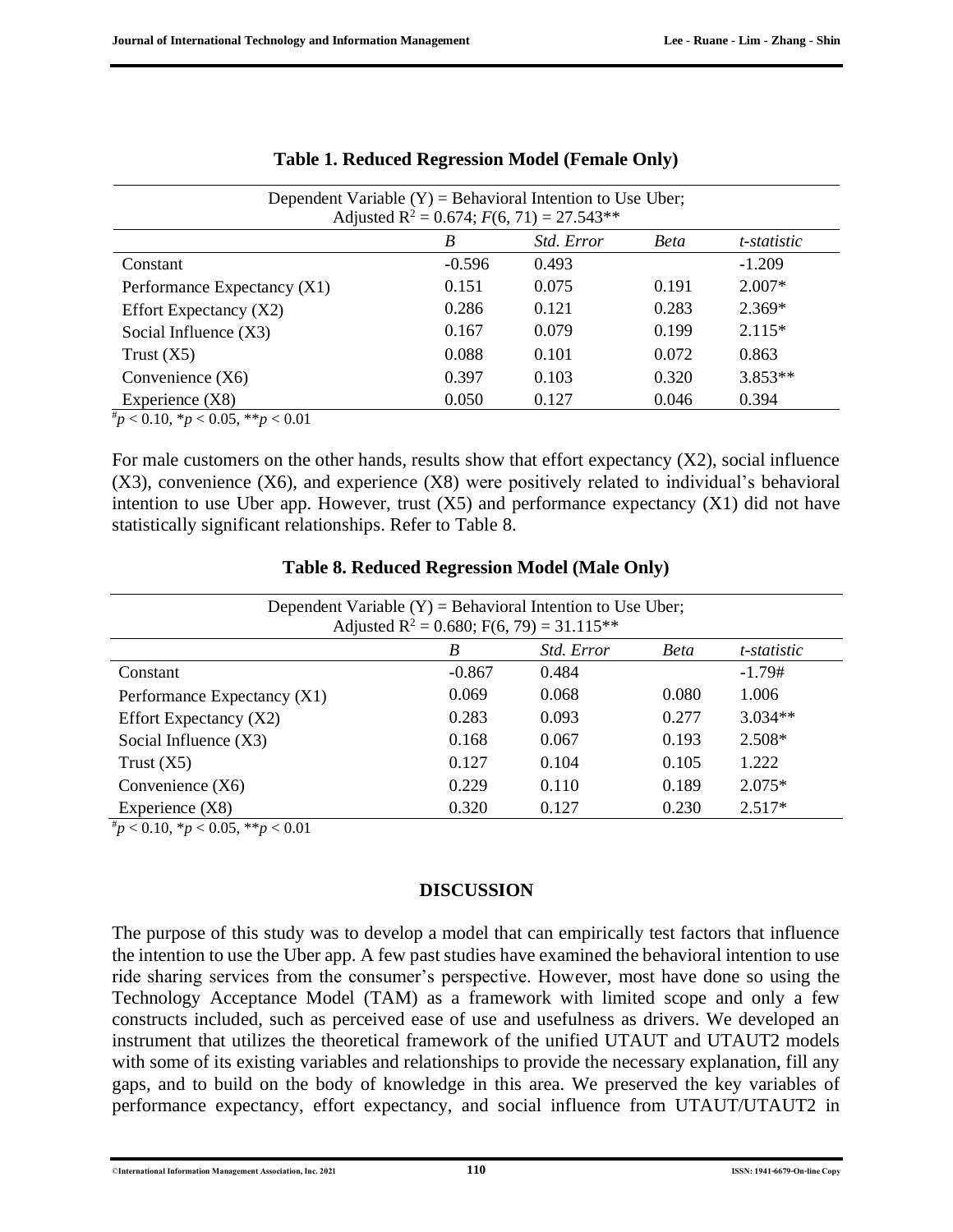furthering this research and its applicability to collaborative commerce. We also retained moderating variables, such as age, gender, and experience, to give a holistic view of the changing perceptions of consumers regarding the intention to use technology. The developed hybrid variant introduced a few previously relevant but unmeasured constructs in the area of collaborative consumption and ridesharing from the consumer technology utilization perspective: price, trust, and convenience. Similar to predecessor models UTAUT and UTAUT2, our final UTAUT-CC unified model displayed strong statistical results and applicability to consumer intention to use and ultimate use of the Uber app. Our overall UTAUT-CC model explained 70.5% and 43.4% of the variance of behavioral intention and use of the Uber app, respectively. UTAUT and UTAUT2 concluded with 70% and 74% in explaining behavioral intention to use, respectively. When related to explaining variance in eventual use, UTAUT and UTAUT2 concluded with R2 values of 48% and 52%, respectively. Three of the four key constructs from the UTAUT model (performance expectancy, effort expectancy, and social influence) were found to be highly significant predictors of the behavioral intention to use Uber.

#### *Performance Expectancy*

We adopted the key performance expectancy construct and existing relationship links from the UTAUT2 model to represent the elements of productivity benefits and usefulness obtained from utilizing the Uber ridesharing services. In a prior study on mobile internet technology, it was hypothesized and later confirmed that performance expectancy is a significant predictor of behavioral intention to use, specifically in younger males (Venkatesh et al., 2012). Our hypothesis on performance expectancy was closely aligned to that of the UTAUT2 model. We hypothesized that performance expectancy influences behavioral intention to use Uber with a more significant impact in the younger population with low experience in using Uber. The results of our study provided empirical evidence that performance expectancy is significantly correlated with user behavior and Intention to use the Uber app.

Differences in age groups were in line with our expectations, with the younger age group of below 24 showing a significant correlation with performance expectancy as compared to the 24 and above age group, who did not have a significant relationship. This coincides with younger individuals' intrinsic desire for rewards, whether it is an Uber Passenger Rating, the ability to connect others to the Uber app to receive free rides, or potential social benefits. We also attribute these results to the increased value added and benefit of making it easier to find rides and get to destinations more quickly when leveraging the Uber ridesharing services.

While age was in line with expectations, it was the female group, not the male group as hypothesized, that showed a significant correlation. Venkatesh et al. (2012) distinguishes that men are more willing to overcome obstacles while women focus on the magnitude of effort required to perform the task. We can conclude that the level of effort to use the Uber app is lower than the perceived benefits and therefore carries a larger impact in females.

#### *Effort Expectancy*

We also adopted another key construct from UTAUT and UTAUT2, effort expectancy, to represent the elements of ease of utilizing the Uber app. Our results on effort expectancy was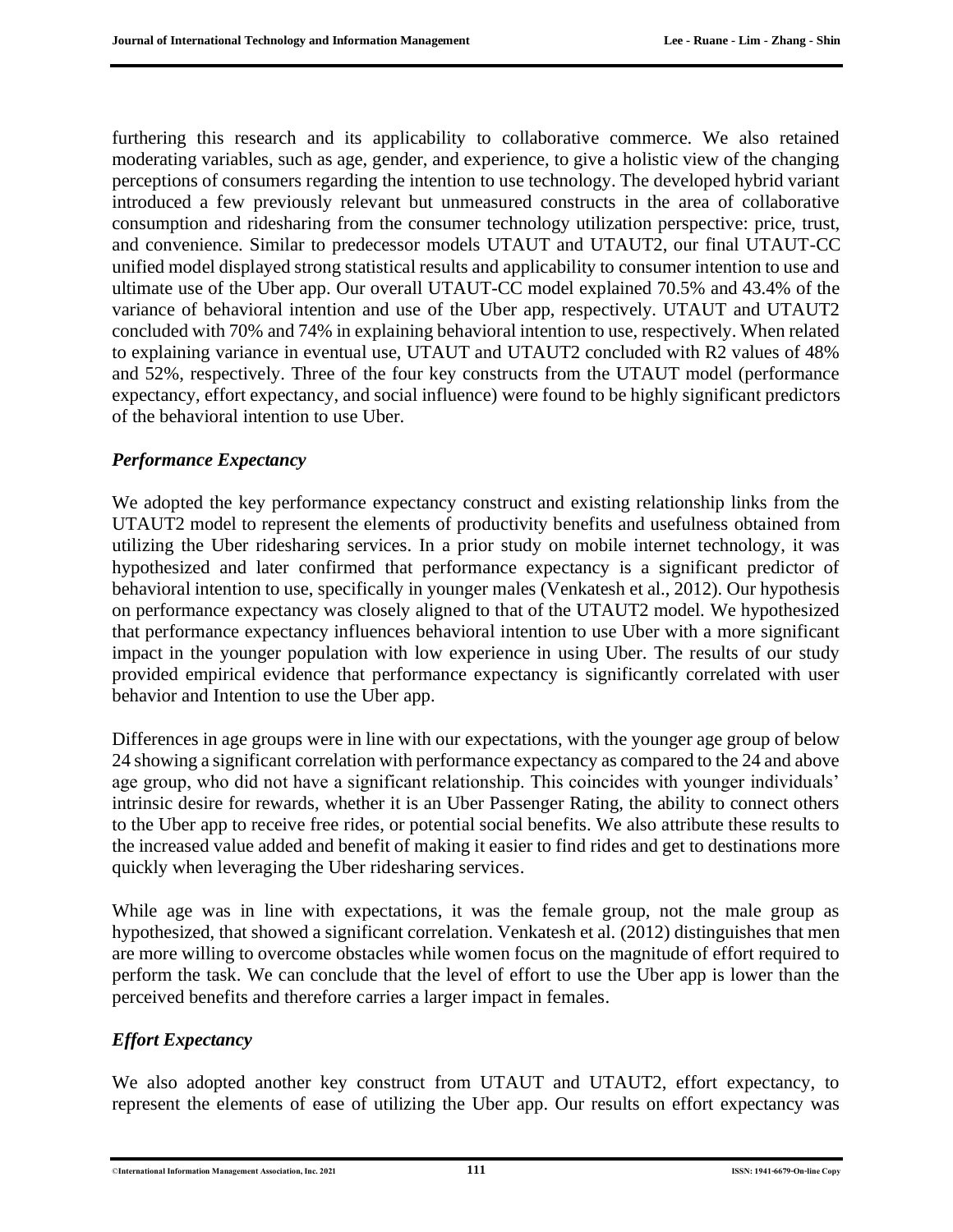closely aligned to that of the UTAUT2 model. The results show that effort expectancy positively influences behavioral intention to use the Uber app, especially for younger population. However, we did not find any significant differences in gender. The lack of difference in gender is attributed to the relative ease of use for the Uber app. Overall, our results confirmed that effort expectancy is a significant predictor of young people's behavioral intention to use the Uber app.

#### *Social Influence*

Social influence was expected to be a significant factor in the behavioral intention to use the Uber app. Social influence is based on the perception of others rather than on the intended user. Our hypothesis suggests that women tend to be more sensitive to social influences when forming an intention to use (Venkatesh et al., 2000). The effect of social influence on behavioral intention was hypothesized to be more prevalent with females and older people. According to our findings, gender showed no statistical differences and the 24 and underage group showed significant correlation as compared to the 24 and over age group. We attributed the conflicting data to be due to our population. The survey was taken at a New England region state university with the majority of participants being around the 24-year age mark. The sample was too narrowly focused on one subset of the population. We believe a more diverse population could generate alternative results which would align with our hypothesis.

#### *Price*

We adopted one of the key variables of UTAUT2, price, due to its relevance in decision making regarding technology from a consumer perspective. In our hypothesis (H4), we proposed that lower prices will have a positive impact on the behavioral intention to use Uber ride sharing services. Chong (2013) also believed that a big driver of acceptance is the low cost of the product or service. While Uber has proven to be a cheaper alternative than taxis, other comparable ride sharing services exist to compete with Uber. Uber also can price surge during peak times. Because of the relatively low-priced option compared to taxis and the similar cost to other ride sharing services, we believe that the price of Uber services would be a significant indicator to use them.

Within our overall model, the price was found to not be reliable and was therefore removed. Some misunderstanding on the part of respondents with respect to survey items in deciphering perceived benefit/value vs. monetary expenditure may help explain these nonsignificant findings. Another explanation could be due to the desensitization of payment of the ride sharing services. Users are notified of the cost of the ride, but payment is automatic through the phone, diluting the concept of actually paying in contrast to the traditional physical exchange of money. It is also possible that Uber's price is not a remarkable factor considering the saturated market for ride sharing services.

#### *Trust*

We replaced two of the constructs from UTAUT2, hedonic motivation and habit, with variables more relevant to consumer adoption of ridesharing services: convenience and trust. In our hypothesis (H5), we proposed that increased levels of trust in Uber will increase the consumer's behavioral intentions to use the Uber ride sharing services. Historically, prior research performed in the area of collaborative commerce postulate that trust is an integral factor in fostering a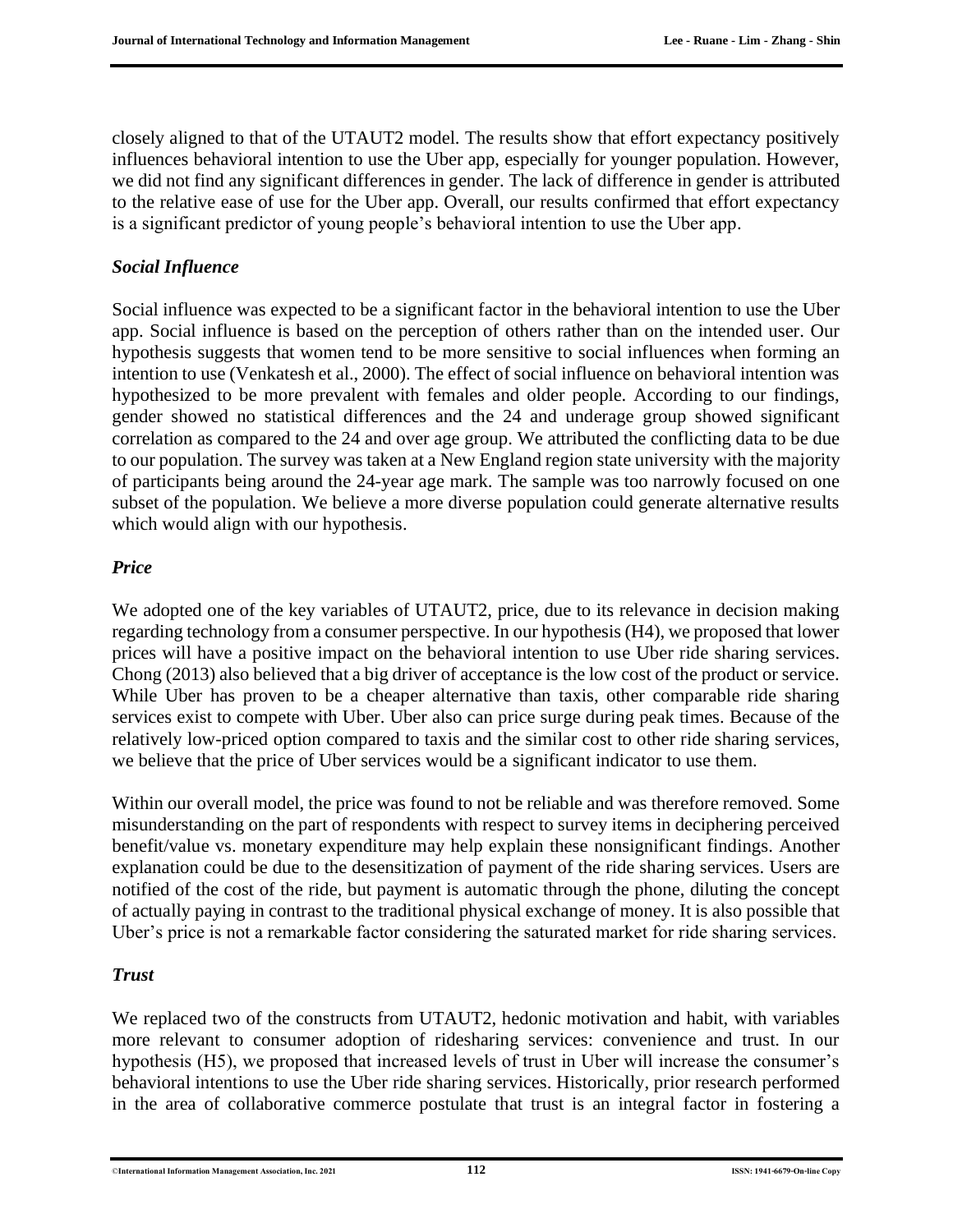successful sharing environment (Mittendorf, 2017). Unexpectedly, the results show that trust was not a significant predictor of behavioral intention to use the Uber app.

From existing literature related to trust in online shopping and e-commerce, it was proposed that trust reduces the social complexity faced by consumers in participating in commerce, allowing them to rule out inappropriate use of purchase information and obtain the services from an honest vendor as expected (Gefen et al., 2003). In their study, Gefen and co-authors hypothesized that trust in a vendor will positively affect the intention to use the vendor's services. Prior research has had difficulty in effectively predicting the implications of trust on intentions to use in a collaborative environment (Mittendorf, 2017). The construct measures trust in the company itself and its service quality. However, it did not effectively measure trust in the Uber app facilitating a collaborative exchange in sharing a ride with other consumers, trust in Uber drivers, and surrounding uncertainty on the other side of the collaborative transactional exchange. To this end, trust in the company itself may not have been perceived by respondents as a significant determinant in intention to use the Uber services. This could be because consumers have some degree of control in determining, by choice, if they want to share a ride with the voluntary option of either accepting or rejecting any uncertainty or risk associated with the intention to use, thus reducing the level of trust.

#### *Convenience*

Convenience relates to the consumer's perception of ease and flexibility in accessing and using the Uber ridesharing services via the mobile application. This construct specifically captures the consumer's perception of accessibility of the services through the Uber channel versus conventional means of access, such as traditional cab services. In a sharing/collaborative environment, one of the prime benefits for consumers in adopting a service is ease of access and the convenience that it offers. As such, we hypothesized that convenience would have a positive impact on the intention to use Uber ridesharing services.

In prior literature, it was hypothesized and realized that convenience (a perceived benefit) was a predictor of willingness to use electronic self-service delivery methods (Gilbert et al, 2004). Choudhury and Karahanna (2008) hypothesized and subsequently concluded that convenience, a dimension of relative advantage, was positively related to the behavioral intent to use electronic channels. Our results were closely aligned with those of the two studies noted above. Convenience was found to be a very significant predictor of the behavioral intention to use Uber ride sharing services. We attribute our findings to convenience being one of the primary benefits of utilizing a sharing economy where consumers have control of accessing resources, whenever needed. Incorporating convenience expanded the breadth of the UTAUT model to include elements of consumer technology use in a collaborative sharing environment.

#### *Facilitating Conditions*

In UTAUT2, facilitating conditions was hypothesized to have a positive influence on the behavioral intention to use and a direct positive influence on the eventual use of information technology. Past research provided evidence that if consumers had optimal conditions surrounding the technology in question, they would most likely exhibit an intention to use the technology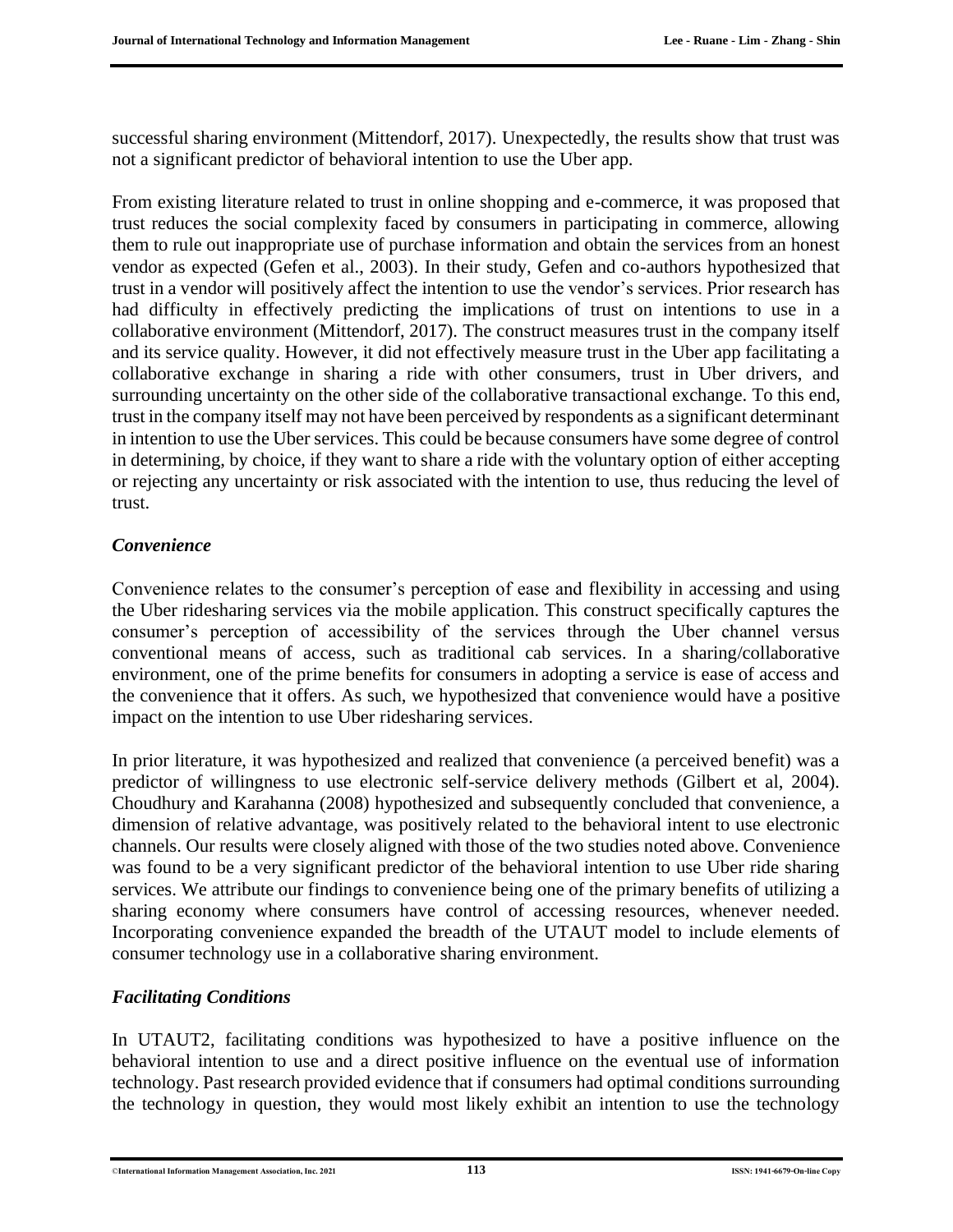(Venkatesh et al., 2012). This was hypothesized to be more prominent in older women with less experience in utilizing the technology. In our study, we predicted that conditions facilitating the use of Uber ride sharing services (i.e. knowledge, resources, and app compatibility) would not have a significant influence on the consumer's behavioral intention to use the services.

Contrary to prior studies, our results were not aligned with our hypothesis and we found that facilitating conditions was not a significant predictor of the behavioral intention to use Uber ridesharing services. We attribute our results to the belief that most consumers have a mobile phone and will quickly download the Uber app on demand when needed, with little to no knowledge, assistance, or training.

#### *Behavioral Intention*

Similar to prior studies predicting technology usage based on behavioral intention, our model had results that aligned and were consistent. We found that the eventual use of the Uber ridesharing services was directly attributed to and affected by behavioral intentions to use the Uber app. Overall our model of the relationship between behavioral intention and subsequent use explained 43.4% of the variance of the use of Uber ride sharing, a reasonably high level in human behavior research. We believe we have tapped into a new niche of explaining usage behavior in collaborative commerce and sharing environments. However, to have a richer explanation of usage, further research could entail possibly incorporating the supplying user side of the sharing environment, such as Uber drivers.

#### *Managerial Implications*

In summary, convenience, social influence from others, performance expectancy, and effort expectancy were found to be the most important drivers of consumer intentions to use the Uber ride sharing platform and services. The results of our study provide some key implications for managers as it relates to fostering and mediating a successful collaborative transacting environment from a technology perspective. First, it comes as no surprise that convenience is a critical determinant in the consumer's use of the Uber platform. This is one of the core value propositions of Uber Technologies in sustaining a competitive advantage. Uber should continue to deliver on its existing value proposition, while expanding these offerings where possible. In addition, supporting resources to continuously build 24/7 high availability into their platform to ensure high consistency rates in driver (supplier) availability, reduction of waiting times for consumers, and fast pickup times should all be priorities. Knowledge of the estimated cost, duration of rides in advance, and cashless transactions are other elements of convenience embraced by consumers. Due to the fact that consumers are always on the go, they need an app that is easy to use and understand, with transparency in accomplishing mission-critical tasks, such as finding and booking a ride. Convenience goes hand in hand with performance gains attributed to using the app for quickly and effectively accessing ride sharing services. As such, product managers should take this into consideration and build this into the application removing any potential barriers to use. Marketing campaigns and segmentation strategies can be structured at targeting the younger population (male and female) where convenience is found to be more significant in predicting usage behavior. Additionally, one of the strategies that can be adopted is to encourage and incentivize users of the Uber app to invite others to the community to gain more participants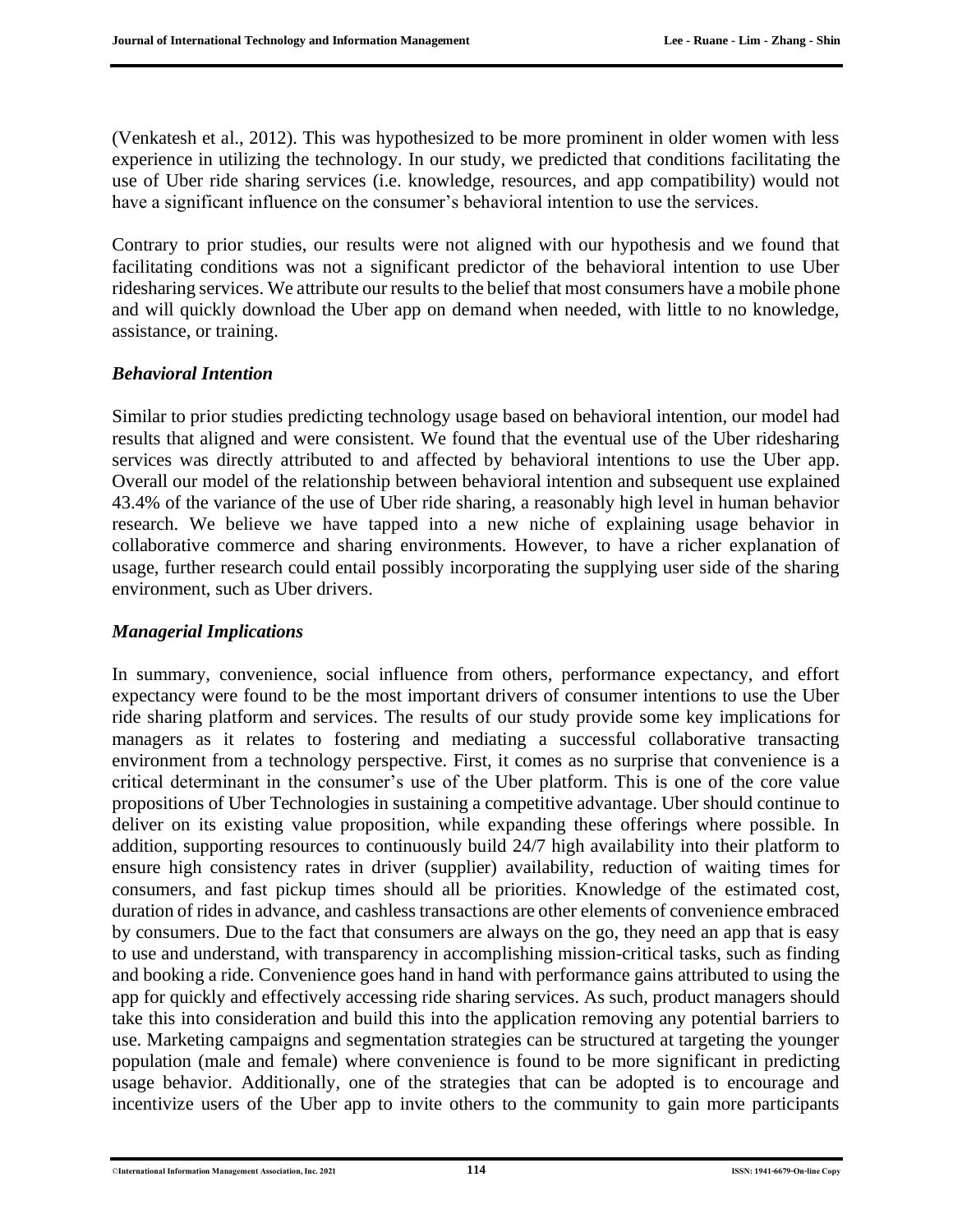utilizing their services. This can be done through marketing and promotional coupon offers where referral discounts can be issued for each sign up targeting the younger population (male and female). In addition, engaging in collaborative partnerships with social networking communities can promote the increase of social influence, awareness, and increased collaboration among consumers. By keeping users in the community engaged, Uber can elicit ongoing collaboration, fostering an environment of continued participation on their mobile app. Lastly, engaging in data mining techniques capturing the in-app preferences, choices, feedback, and survey responses with demographics can provide actionable insight for further optimization and prompt sustained future use.

#### **CONCLUSION**

The goal of our research study is to develop a hybrid instrument built on the revised Unified Theory of Acceptance and Use of Technology (UTAUT2) framework, which is reliable in predicting the behavioral intention to use and subsequent use of the Uber ridesharing app. Our proposed framework preserves existing UTAUT2 constructs – performance expectancy, effort expectancy, social expectancy, and facilitating conditions. It also retains demographic moderating variables of age and gender, while maintaining some of the key integral relationships depicted in those models. We integrated three new constructs deemed relevant in linking collaborative consumption and a sharing economy – price, trust, and convenience.

One of the limitations of the study was the geographic region where it was conducted. This may not have represented a true depiction of some relevant constructs. We believe that the results may have been different if the survey was conducted in a major metropolitan area where use of Uber ride sharing was more ubiquitous. Second, we predicted that trust would be a significant determinant of the intention to use Uber services from a collaborative environment perspective. However, the results showed otherwise, which could be due to the scale items not effectively capturing trust centred on the overall collaborative exchange experience (e.g. trust in Uber drivers). Similar to trust, findings of price also did not meet our preconceived expectations. Scale items may not have effectively conveyed the trade-off between the benefits and the monetary costs of utilizing Uber. We believe that further studies, scale item re-evaluation, and refinement could assist with filling these identified gaps representing these constructs.

#### **REFERENCES**

Ajzen, I., & Fishbein, M. (1980). *Understanding attitudes and predicting social behavio*r. Englewood Cliffs, NJ: Prentice-Hall.

Belk, R. (2014). You are what you can access: sharing and collaborative consumption online. *Journal of Business Research*, *67*(8), 1595-1600.

Bhattacherjee, A. (2002). Individual trust in online firms: Scale development and initial test. *Journal of management information systems, 19*(1), 211-241.

#### ©**International Information Management Association, Inc. 2021 115 ISSN: 1941-6679-On-line Copy**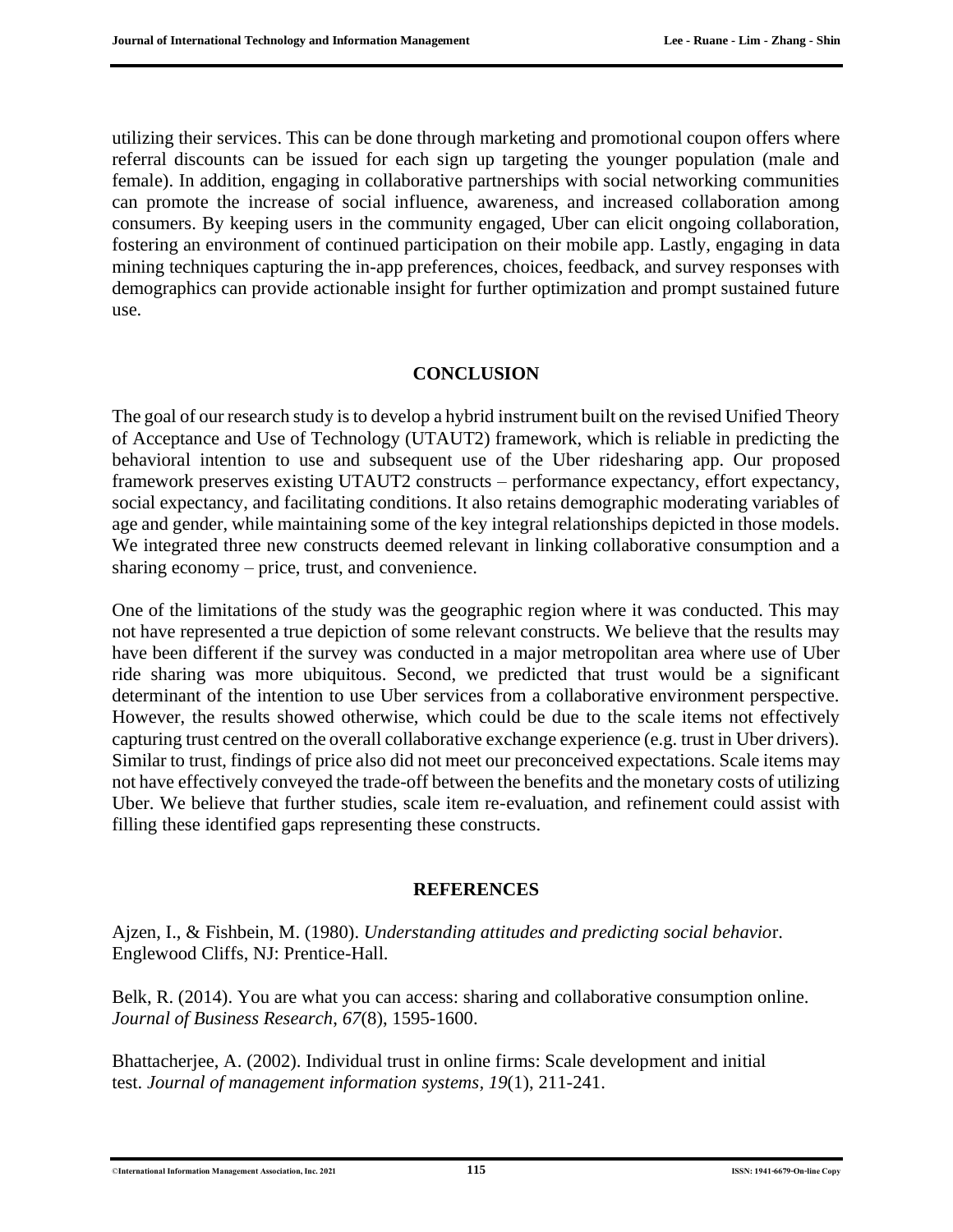Botsman, R., & Rogers, R. (2010). *What's mine is yours: The rise of collaborative consumption*. Harper Collins, New York, NY.

Campbell, D. E., Wells, J. D., & Valacich, J. S. (2013). Breaking the ice in B2C relationships: Understanding pre-adoption e-commerce attraction. *Information Systems Research, 24*(2), 219- 238.

Carlson, J., & Zmud, R. (1999). Channel expansion theory and the experiential nature of media richness perceptions. *The Academy of Management Journal, 42*(2), 153-170.

Choi, S. (2018). What promotes smartphone-based mobile commerce? Mobile-specific and selfservice characteristics. *Internet Research, 28*(1), 105-122.

Chong, A. Y. (2013). A two-staged SEM-neural network approach for understanding and predicting the determinants of m-commerce adoption. *Expert Systems with Applications 40*(4), 1240-1247.

Choudhury, V., & Karahanna, E. (2006). The relative advantage of electronic channels: A Multidimensional View. *MIS Quarterly, 32*(1), 179-200.

Cohen, B., & Kietzmann, J. (2014). Ride on! Mobility business models for the sharing economy. *Organization & Environment, 27*(3), 279-296.

Davis, F. D. (1989). Perceived usefulness, perceived ease of use, and user acceptance of information technology. *MIS Quarterly, 13*(3), 319-340.

Davis, F. D., Bagozzi, R. P., & Warshaw, P. R. (1989). User acceptance of computer technology: A comparison of two theoretical models. *Management Science, 35,* 982-1003.

Dishaw, M. T., & Strong, D. M. (1999). Extending the technology acceptance model with tasktechnology fit constructs. *Information & Management, 36*(1), 9-21.

Fang, Y., Qureshi, I., Sun, H., [McCole,](https://pure.qub.ac.uk/portal/en/persons/patrick-mccole(746b8dba-7bc2-4098-9a6a-6f9c15cd4995).html) P., Ramsey, E., & Lim, K. H. (2014). [Trust, satisfaction](https://pure.qub.ac.uk/portal/en/publications/trust-satisfaction-and-online-repurchase-intention-the-moderating-role-of-perceived-effectiveness-of-ecommerce-institutional-mechanisms(f10ad6ca-fd4b-42f4-8aea-0136e06f7aee).html)  [and online repurchase intention: The moderating role of perceived effectiveness of e-commerce](https://pure.qub.ac.uk/portal/en/publications/trust-satisfaction-and-online-repurchase-intention-the-moderating-role-of-perceived-effectiveness-of-ecommerce-institutional-mechanisms(f10ad6ca-fd4b-42f4-8aea-0136e06f7aee).html)  [institutional mechanisms.](https://pure.qub.ac.uk/portal/en/publications/trust-satisfaction-and-online-repurchase-intention-the-moderating-role-of-perceived-effectiveness-of-ecommerce-institutional-mechanisms(f10ad6ca-fd4b-42f4-8aea-0136e06f7aee).html) *[MIS Quarterly,](https://pure.qub.ac.uk/portal/en/journals/mis-quarterly(1745e27f-a619-47d4-bbf3-8af64d5230ce).html) 38*(2), 407-427.

Garrett, A., Straker, K., & Wrigley, C. (2017). Digital channels for building collaborative consumption communities. *Journal of Research in Interactive Marketing, 11*(2), 160-184.

Gefen, D., Karahanna, E., & Straub, D. W. (2003). Trust and TAM in online shopping: An integrated model. *MIS Quarterly, 27*(1), 51-90.

Gilbert, D., Balestrini, P., & Littleboy, D. (2004). Barriers and benefits in the adoption of egovernment. *International Journal of Public Sector Management, 17*(4), 286-301.

©**International Information Management Association, Inc. 2021 116 ISSN: 1941-6679-On-line Copy**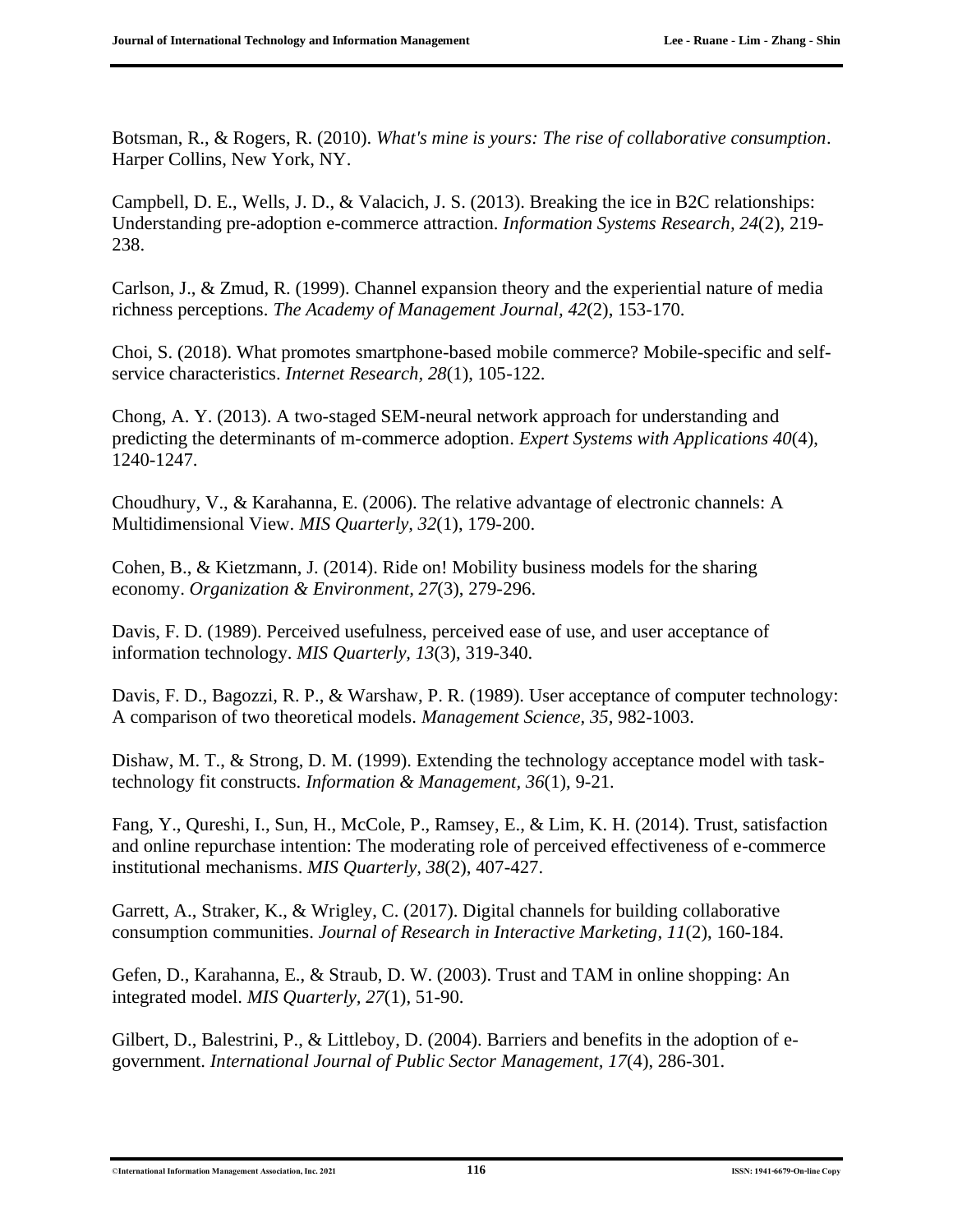Hsu, C., & Lin, J. S. (2016). Factors affecting the adoption of cloud services in enterprises. *Information Systems and eBusiness Management, 14*(4), 791-822.

IOM (2002), *Speaking of health: Assessing health communication strategies for diverse populations.* The National Academies Press, Washington, DC, available at: https://doi.org/10.17226/10018.

Kietzmann, J., Plangger, K., Eaton, B., Heilgenberg, K., Pitt, L., & Berthon, P. (2013). Mobility at work: A typology of mobile communities of practice and contextual ambidexterity. *The Journal of Strategic Information Systems, 22*(4), 282-297.

Lee, Z. W. Y., Chan, T. K. H., Balaji, M.S., & Chong, A. Y-L. (2018). Why people participate in the sharing economy: An empirical investigation of Uber. *Internet research, 28*(3), 829-850.

Lin, H., Wang, M., & Wu, M. (2017). A study of Airbnb use behavior in the sharing economy. *International Journal of Organizational Innovation, 10*(1), 38-47.

Liu, Y., & Yang, Y. (2018). Empirical examination of users' adoption of the sharing economy in china using an expanded technology acceptance model. *Sustainability, 10*(4), 1262.

Kim, S. S., Malhotra, N. K., & Narasimhan, S. (2005). Two competing perspectives on automatic use: A theoretical and empirical comparison. *Information Systems Research, 16*(4), 418-432.

Meuter, M. L., Ostrom, A. L., Roundtree, R. I., & Bitner, M. J. (2000). Self-service technologies: Understanding customer satisfaction with technology-based service encounters. *Journal of marketing, 64*(3), 50-64.

Min, S., So, K. K. F., & Jeong, M. (2019). Consumer adoption of the Uber mobile application: Insights from diffusion of innovation theory and technology acceptance model. *Journal of Travel & Tourism Marketing, 36*(7), 770-783. DOI: 10.1080/10548408.2018.1507866

Mittendorf, C. (2017). The implications of trust in the sharing economy: An empirical analysis of Uber. *Proceedings of the 50th Hawaii International Conference on System Sciences*, 5837-5846.

Moore, G. C., & Benbasat, I. (1991). Development of an instrument to measure the perceptions of adopting an information technology innovation. *Information Systems Research, 2*(3), 173-191.

Morris, M. G., Venkatesh, V. (2000). Age differences in technology adoption decisions: Implications for changing work force. *Personnel Psychology, 53*(2), 375-403.

Pennington R., Wilcox, H. D., & Grover, V. (2003). The role of system trust in business-toconsumer transactions, *Journal of Management Information Systems, 20*(3), 197-226.

©**International Information Management Association, Inc. 2021 117 ISSN: 1941-6679-On-line Copy**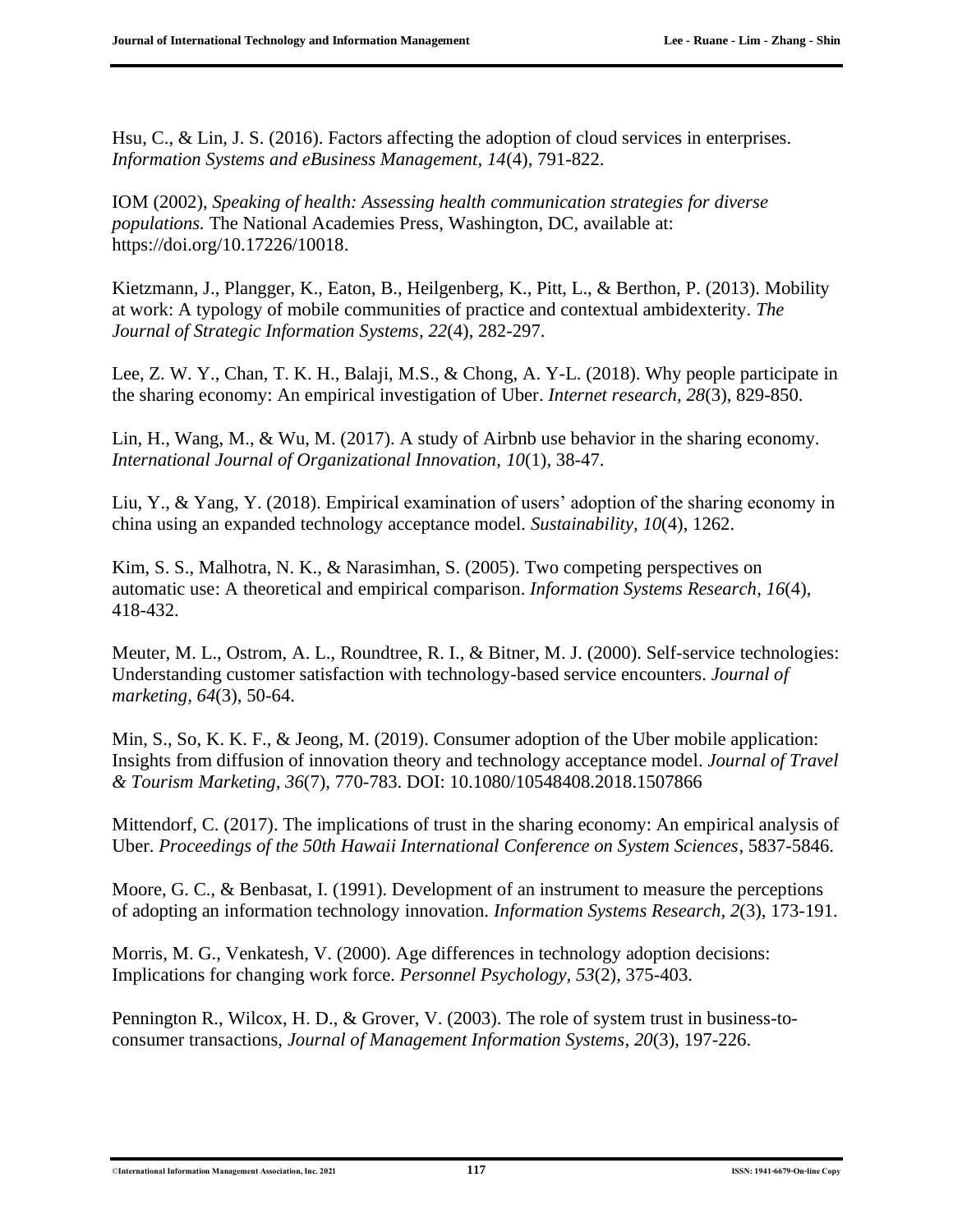Roy, S. (2017). Scrutinizing the factors influencing customer adoption of app-based cab services: An application of the technology acceptance model. *IUP Journal of Marketing Management, 16*(4), 54-69.

Stewart, K. J. (2003). Trust transfer on the world wide web. *Organization Science, 14*(1), 5-13.

Torkzadeh, G., & Dhillon, G. (2002). Measuring factors that influence the success of Internet commerce. *Information Systems Research, 13*(2), 187-204.

Turel, O., Y., Yuan, Y., & Connelly, C. E. (2008). In justice we trust: Predicting user acceptance of E-Customer services. *Journal of Management Information Systems, 24*(4), 123-151.

Venkatesh, V., & Morris, M. G. (2000). Why don't men ever stop to ask for directions? Gender, social influence, and their role in technology acceptance and usage behavior. *MIS quarterly, 24*(1), 115-139.

Venkatesh, V., Morris, M. G., & Ackerman, P. L. (2000). A longitudinal field investigation of gender differences in individual technology adoption decision-making processes. *Organizational Behavior and Human Decision Processes, 83*(1), 33-60.

Venkatesh, V., Morris, M. G., Davis, B. G., & Davis, D. F. (2003). User acceptance of information technology: Towards a unified view. *MIS Quarterly, 27*(3), 425-478.

Venkatesh, V., Thong, J. Y. & Xu, X. (2012). Consumer acceptance and use of information technology: extending the unified theory of acceptance and use of technology. *MIS Quarterly, 36*(1), 157-178.

Vidgen, R., Francis, D., Powell, P., & Woerndl, M. (2004). Web service business transformation: Collaborative commerce opportunities in SMEs. *Journal of Enterprise Information Management, 17*(5), 372-381.

Wang, Y. S., Lin, H. H., & Luarn, P. (2006). Predicting consumer intention to use mobile service. *Information Systems Journal, 16*(2), 157-179.

Weiss, A. S. (2013). Exploring news apps and location-based services on the smartphone. *Journalism & Mass Communication Quarterly, 90*(3), 435-456.

Zhu, G., So, K. K. F., Hudson, S. (2017). Inside the sharing economy: Understanding consumer motivations behind the adoption of mobile applications. *International Journal of Contemporary Hospitality Management, 29*(9), 2218-2239.

Zo, H., & Ramamurthy, K. (2009). Consumer selection of E-commerce websites in a B2C environment: a discrete decision choice model. *IEEE Transactions on Systems, Man, and Cybernetics - Part A: Systems and Humans, 39*(4), 819-839.

#### ©**International Information Management Association, Inc. 2021 118 ISSN: 1941-6679-On-line Copy**